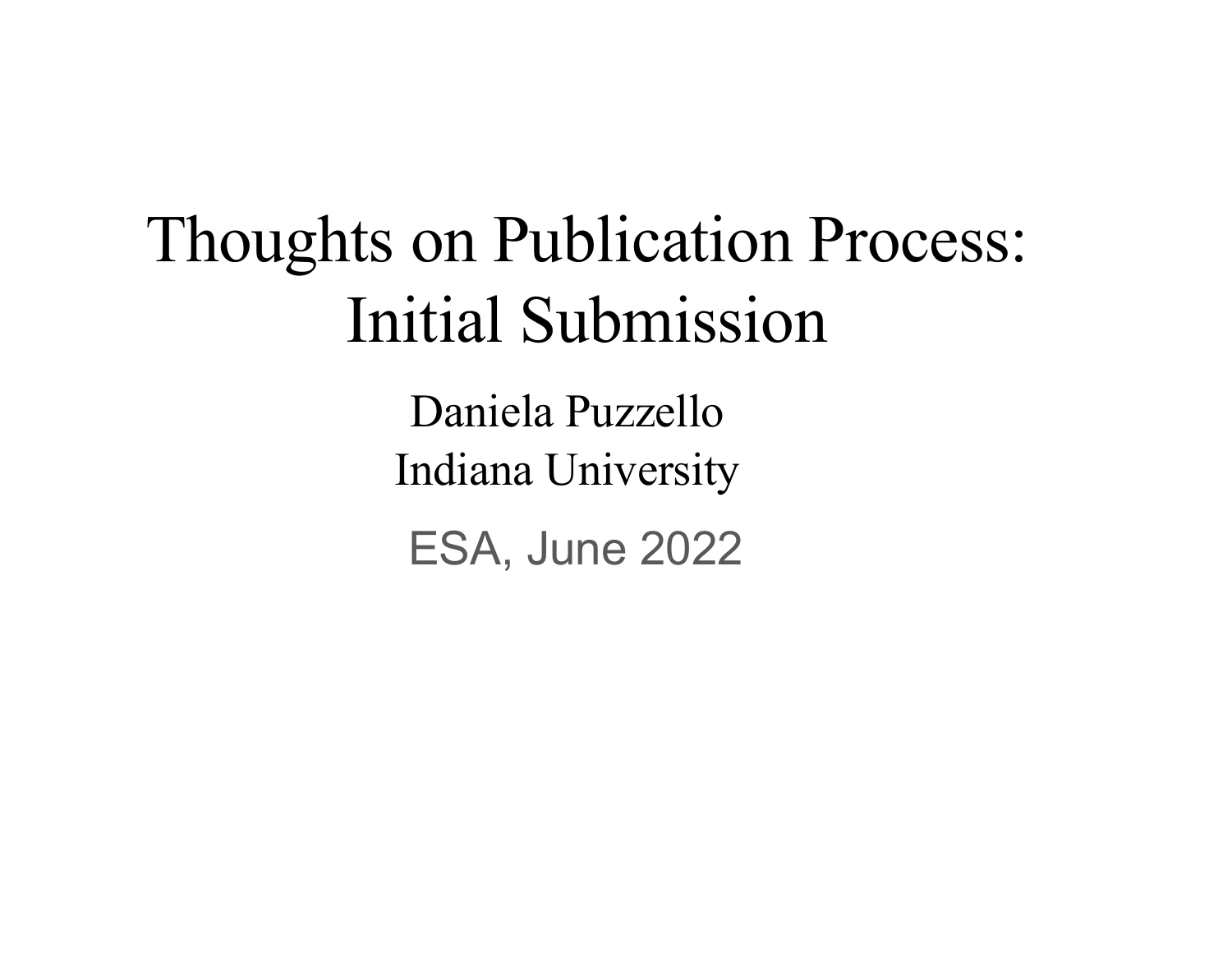## What makes a good paper? Content

- 1. Write good papers
	- a. Strong content
	- Good idea: \$1,000,000,000 question... (read broadly, discuss ideas with colleagues you trust, go to conferences)
	- Important question: Old versus new questions? Is there a premium for novelty? Probably yes
	- Execution:

Well-executed, Novelty in data or method, Occam's razor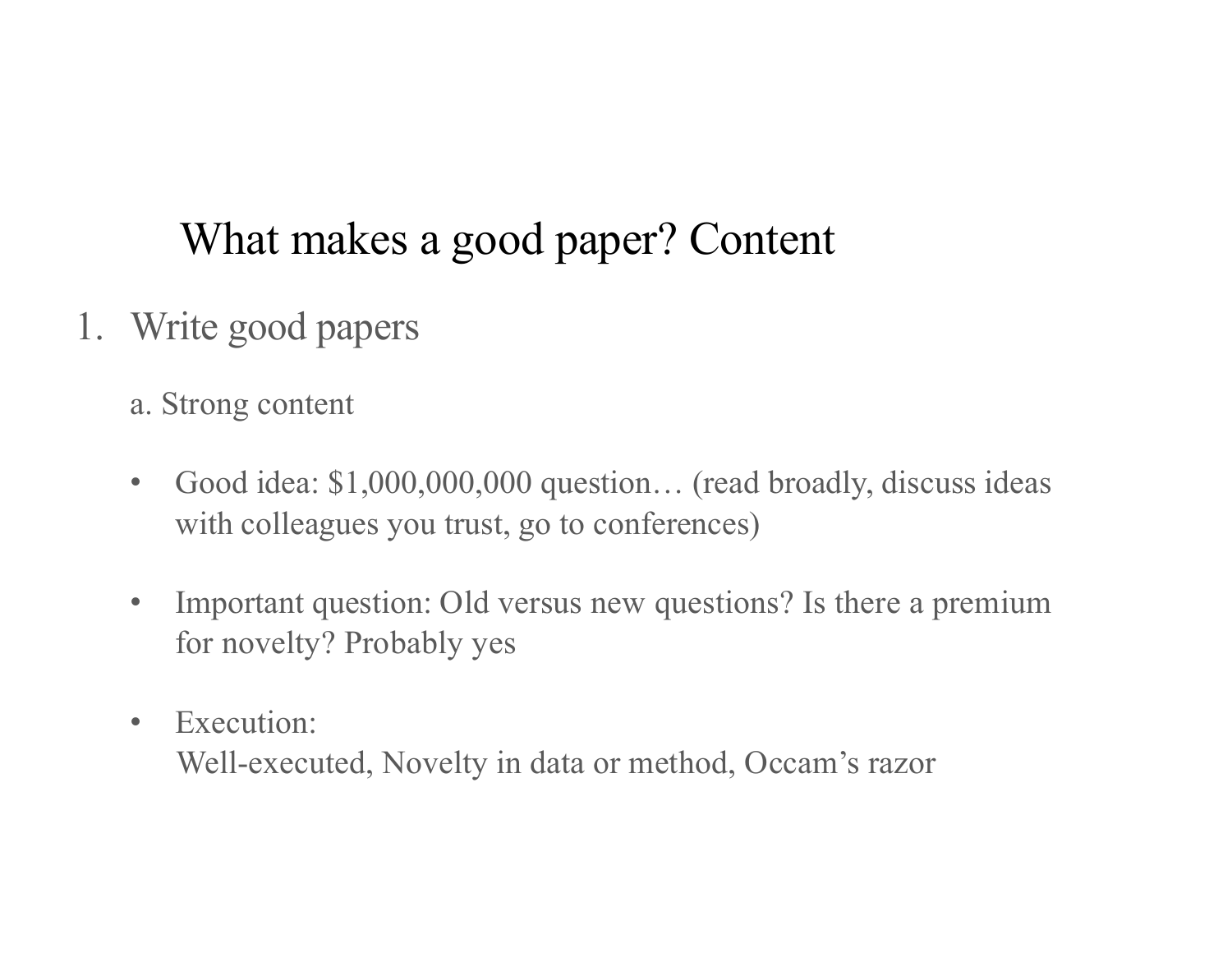## What makes a good paper? Communication

- 1. Write good papers, cont'd
	- b. Clear communication:
	- Strong motivation, what is new?, concise super-polished introduction (more on this below), well-organized structure, avoid English mistakes, not too long, strive for clarity, brevity and simplicity
	- Possibly think about journal at the writing stage (more on this below)
	- Trade-off: It takes time...don't let the perfect be the enemy of the good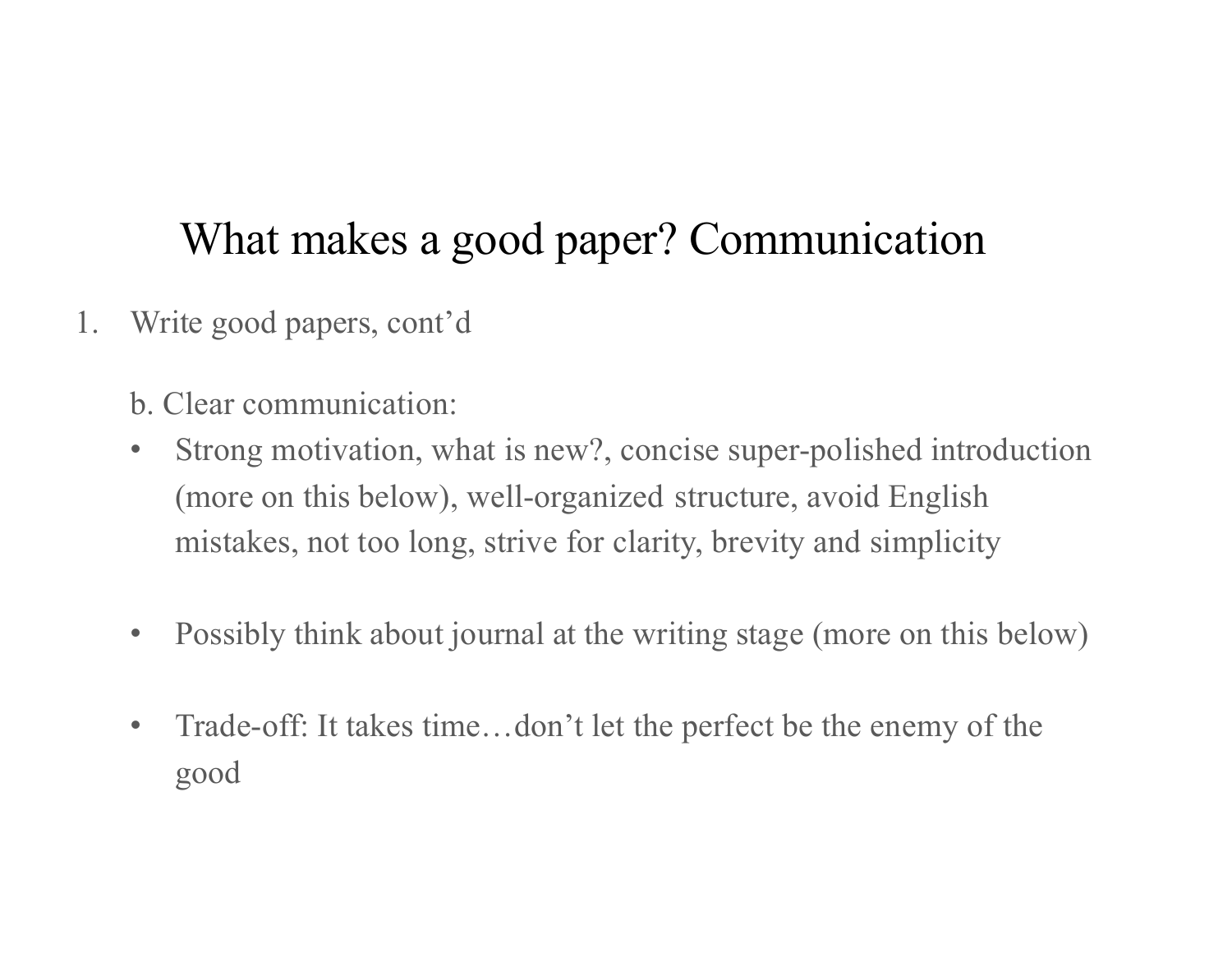## Detour: The Introduction formula

- [http://blogs.ubc.ca/khead/research/research-advice/formul](http://blogs.ubc.ca/khead/research/research-advice/formula)a
- **Hook:** Why is it interesting? Y matters Y is puzzling Y is controversial Y is big or common
- **Question:** Tell the reader what your paper does
- **Antecedents:** How does your work fit within the context of prior work? Is prior work somewhat incomplete? Are there any substantive gaps in prior work?
- **Value-Added:** What is the contribution of your paper relative to existing work and why is it important?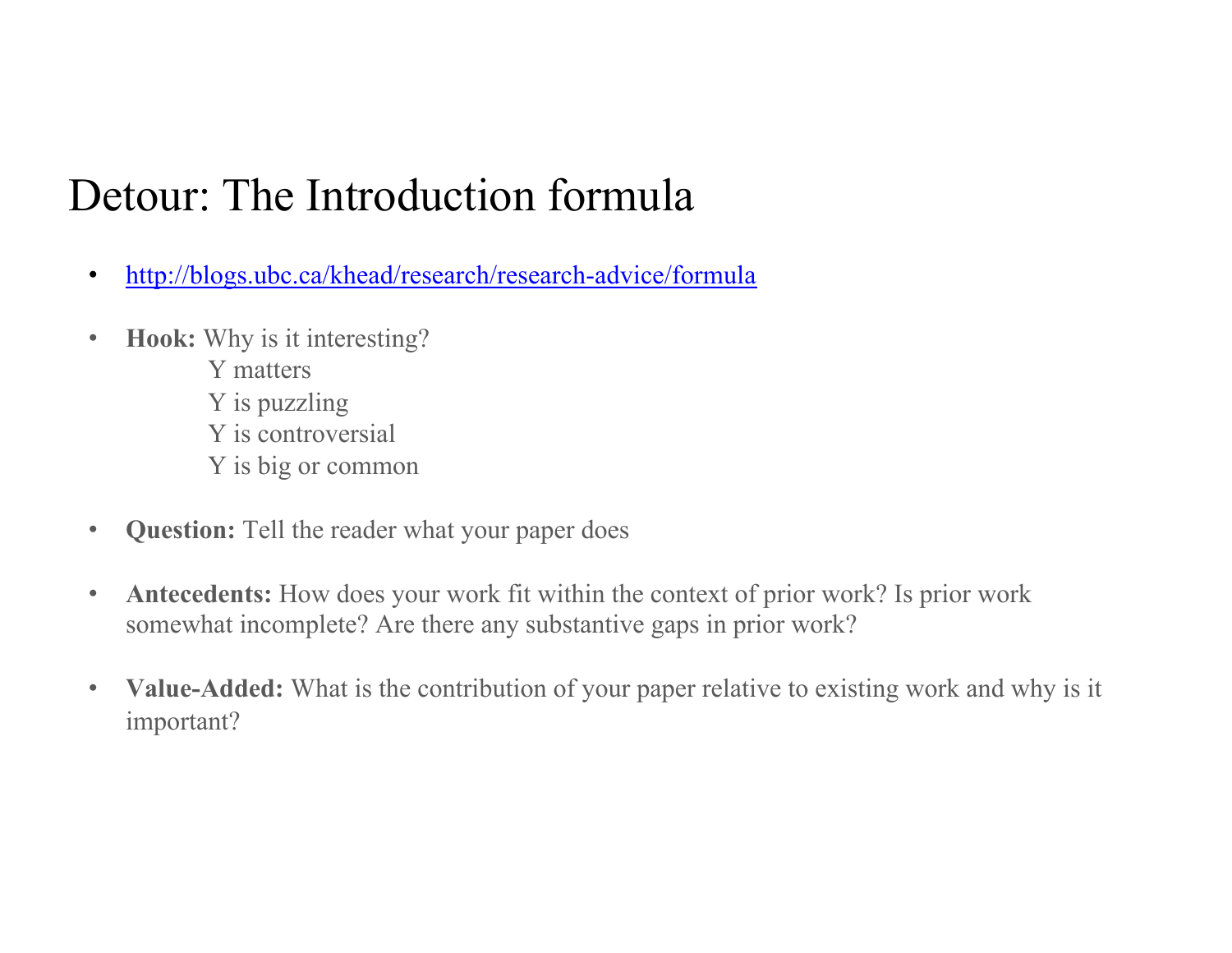## What makes a good paper? Dissemination and journal fit

2. Present papers and circulate them to get feedback  $\rightarrow$ 

better paper, anticipate possible reviewers' concerns, network

- 3. Submit to journal
	- a. Check journal's aims and scope, related work, editorial board, discuss with colleagues
	- b. Choose best journal given constraints and feedback
	- c. If time pressure, balance prob of rejection with expected time to decision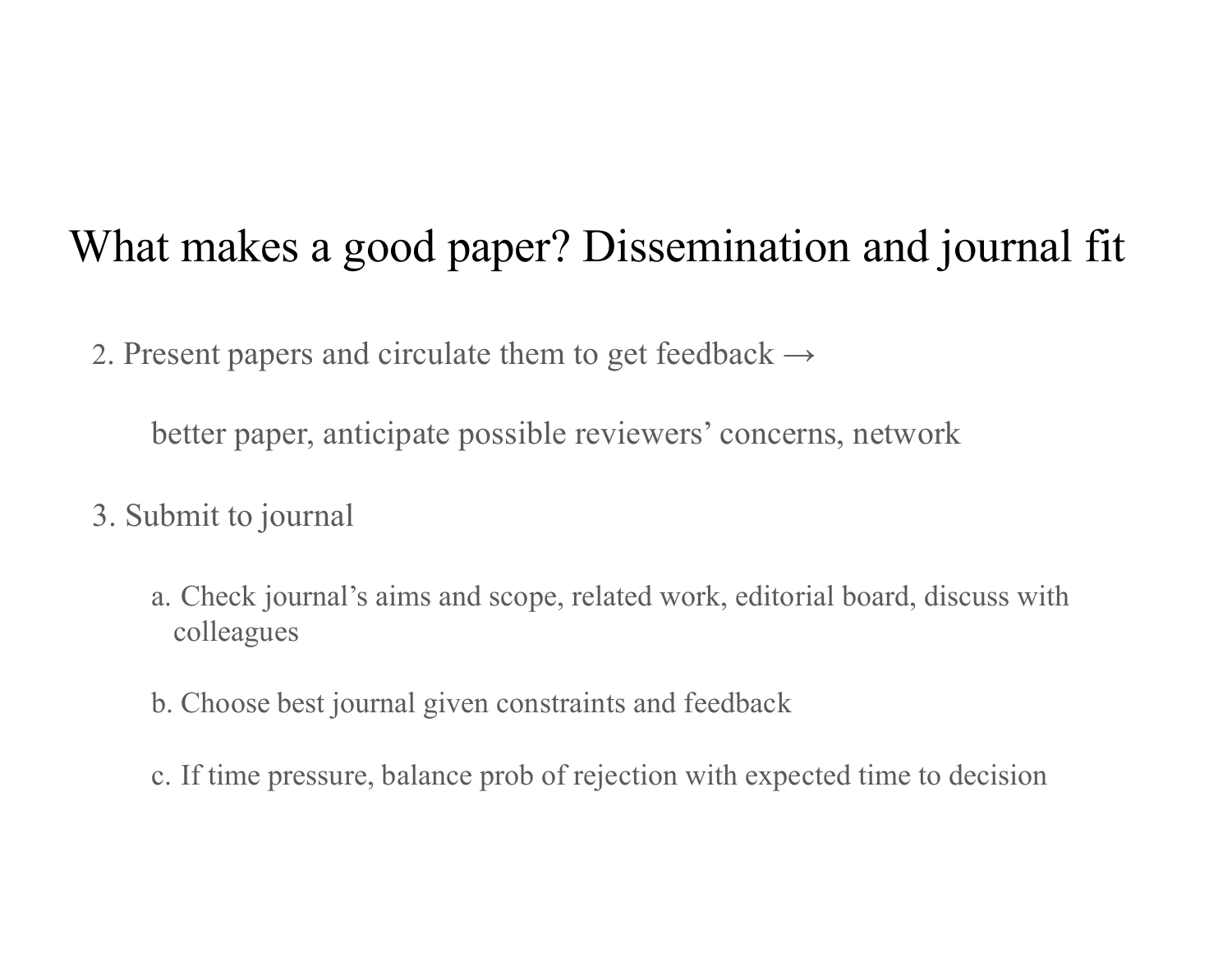## Useful website

**[https://sites.google.com/site/mkudamatsu/tips4economist](https://sites.google.com/site/mkudamatsu/tips4economists)s**

Useful tips on:

Choosing a research topic

Presentation of your work

Writing a paper

How to write a referee report, etc.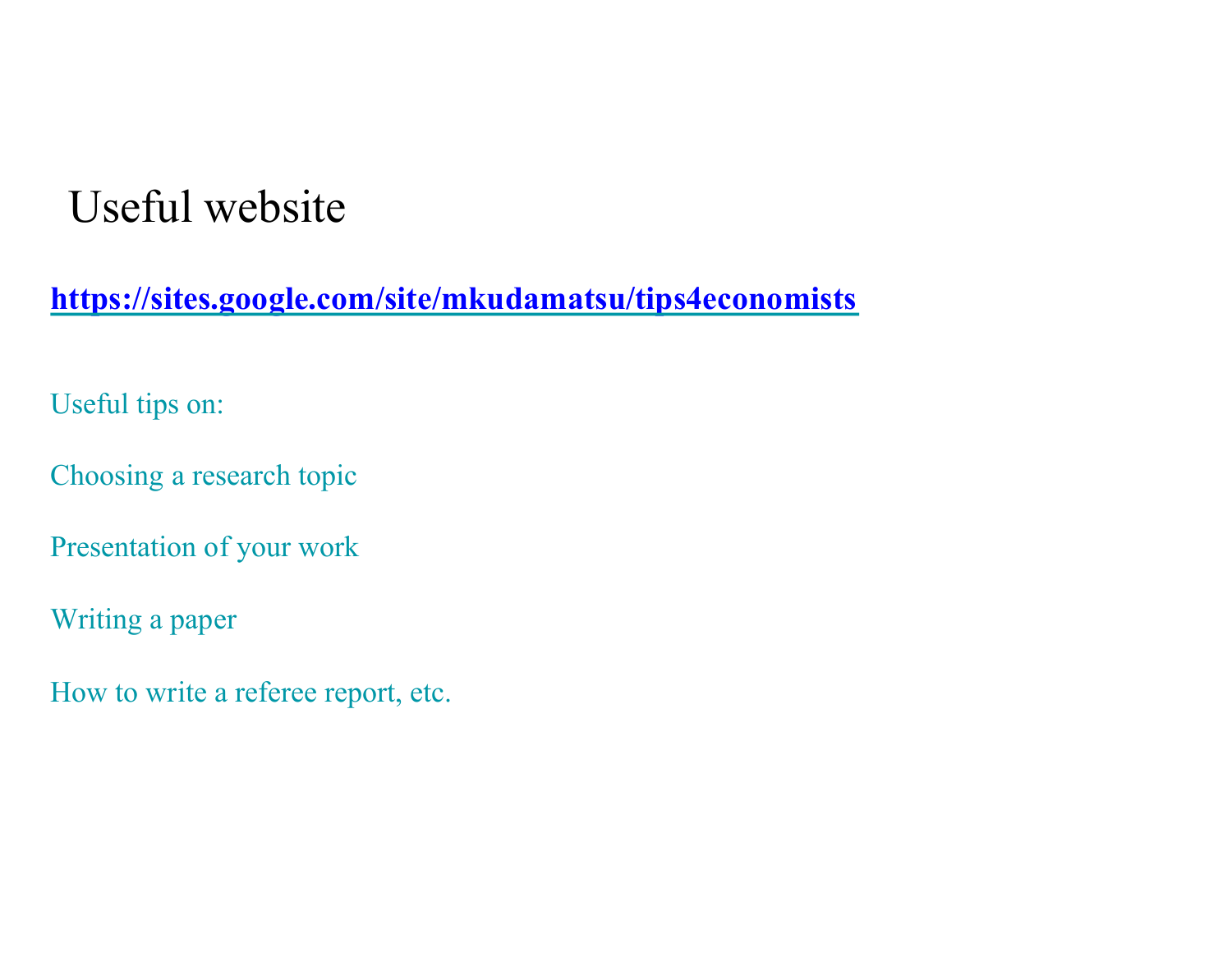

# ESA Mentoring Meeting

Navigating publishing

Handling papers

Marie Claire Villeval

Boston, June 15, 2022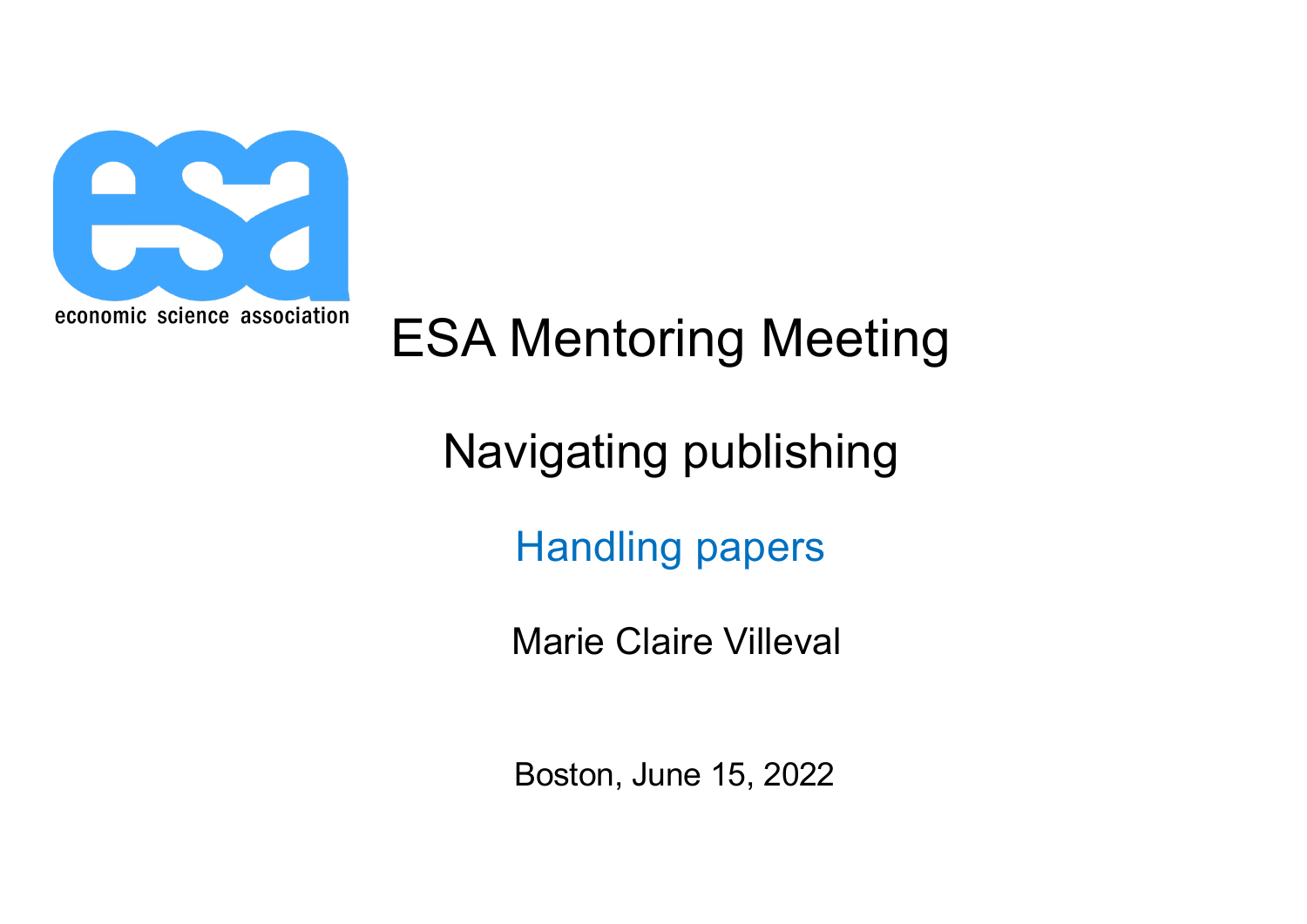

o Step 1. Assignment of the paper to an editor

According to the journal, random assignment, assignment to the expert editor of the field in the board, or to the editor you were asked to suggest

- o Step 2. Editor's decision #1
	- Pre-screening
	- Desk rejects or sends out the paper to an Associate Editor or reviewers
- o Step 3. Editor's decision #2
	- Selecting reviewers (2 or 3)
- o Step 4. Editor's decision #3
	- Based on the AE's recommendation, the reviewers' reports and own reading
	- Decision to reject the paper or invite a R&R (Reject & Resubmit is rare)
- o Step 5. Editor's decision #4
	- Final acceptance or rejection after 1, 2, 3 rounds of revision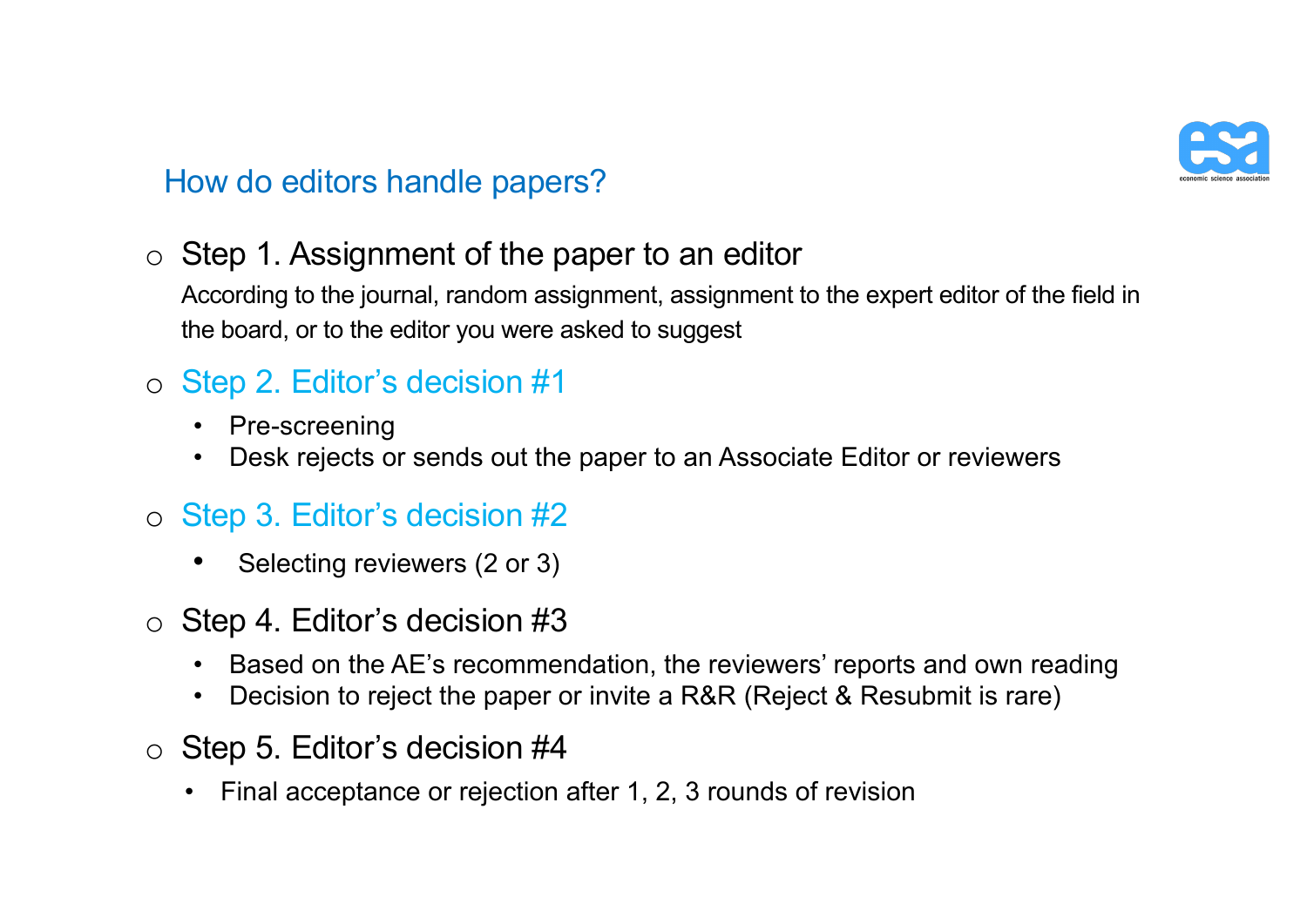

## o Desk rejections:

- Frequent: 40-50% in top journals
- Don't be upset or feel insulted! Keep trying!
- They save the time of authors and reviewers when there is not enough hope for final acceptance
- But it is also a noisy process! This is why an editor can ask the advice of a co-editor or associate editor
- o Desk rejections: Why?
	- Non-compliance with the scopes and rules of the journal (use of deception, lack of incentives, …)
	- Limited contribution, insufficient novelty (relative to the journal standing)
	- Too narrow and specialized research question
	- Dated or obviously biased review of the literature
	- Flaws in the experimental design or in the data analysis
	- Poor writing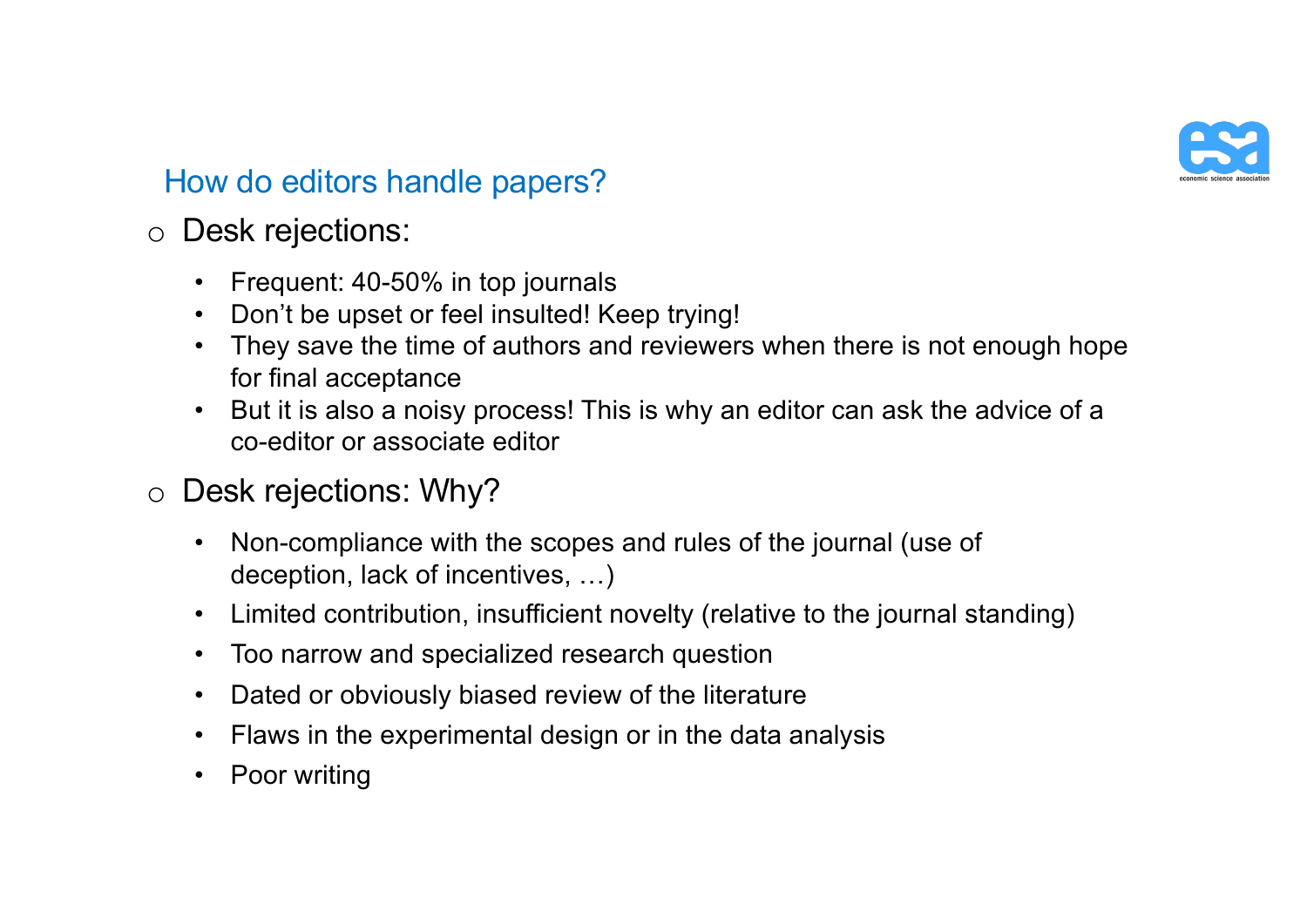

- o How to reduce the risk of being desk rejected?
	- Target the right journal
		- Before submitting, read the aims & scopes of the journal
		- § Check what the journal has published recently in the same domain
		- § Look at editors' profile and tastes
	- Use "Customers' feedback"
		- Present the paper as much as possible in conferences and seminars and submit a polished paper
	- Pay particular attention to the abstract and introduction
		- Identify clearly the research question and its concrete reality
		- Explicit the novelty and the contributions
		- Don't give too many details on the theory or design
		- § Show the main findings and implications: it is not a crime novel!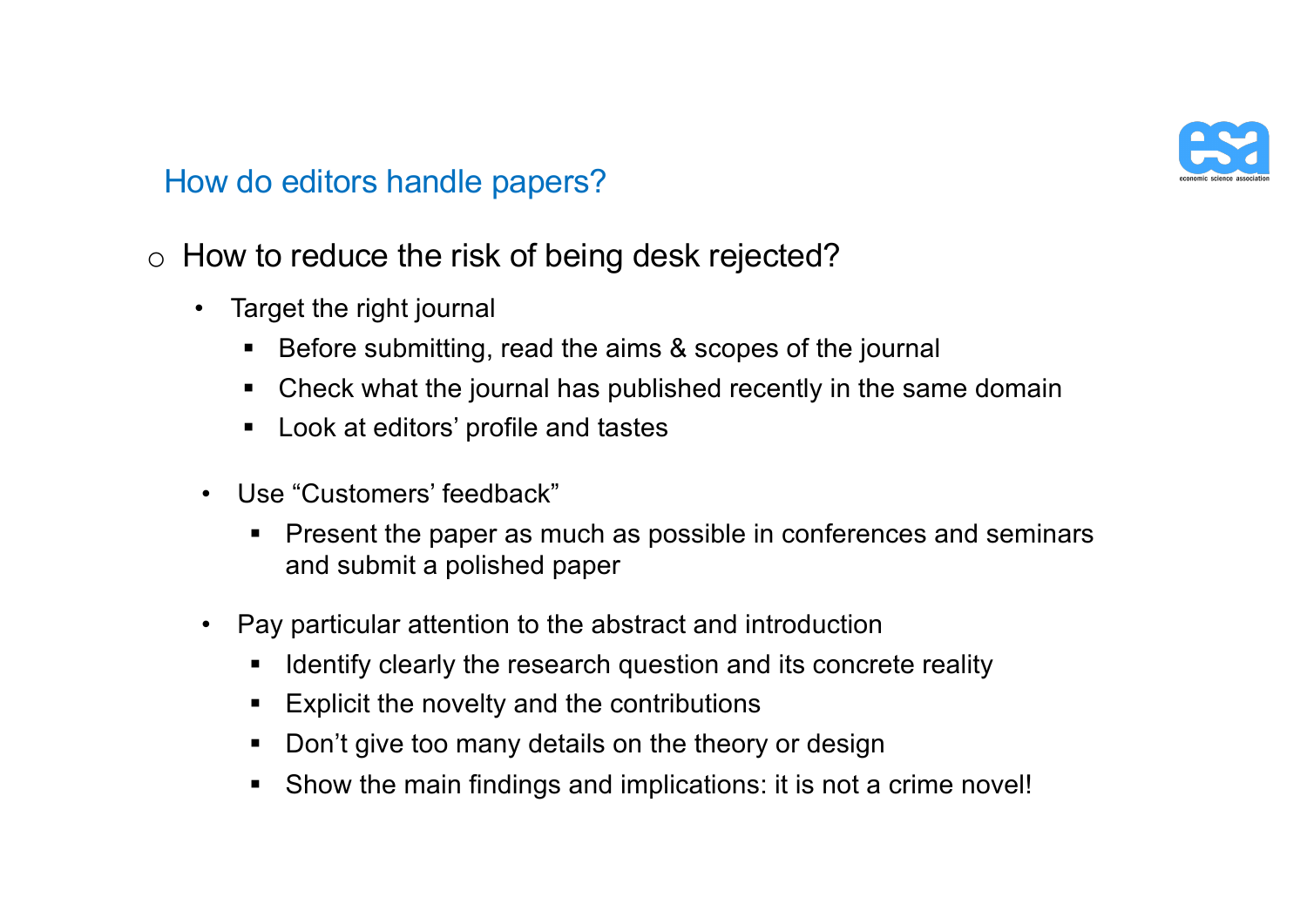

- o How to reduce the risk of being desk rejected:
	- Whet the reader's appetite!
		- § Ask friends, mentors, colleagues, to read at least the abstract and intro
		- § Is the Big Picture clear enough?
		- § Put yourself in the shoes of the reader
		- § Don't use jargon and have your paper edited!
	- Cover letter
		- Not always necessary
		- Do not repeat the abstract of the paper in the cover letter; emphasize its novelty and contributions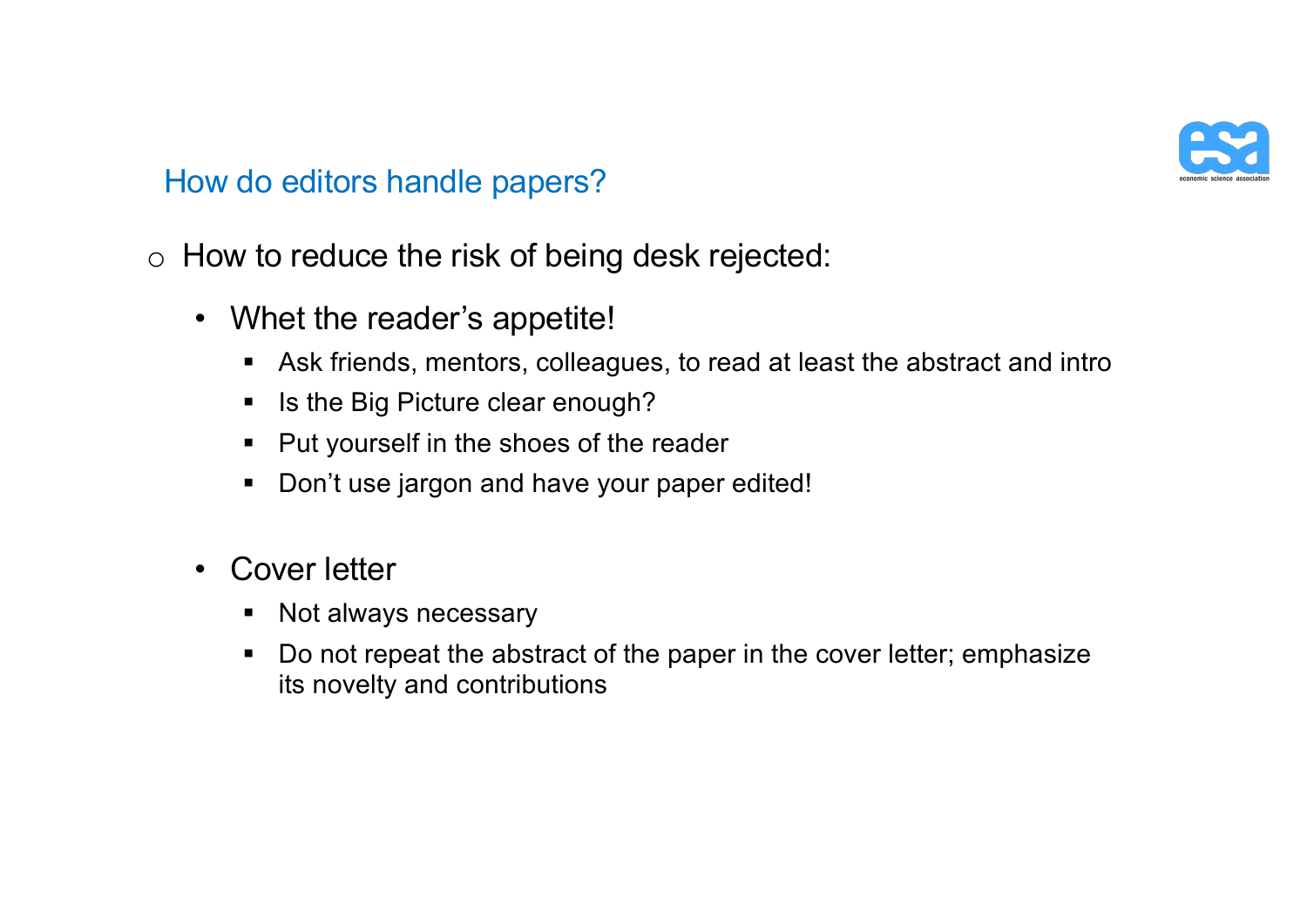

## How do editors choose reviewers?

## o Expertise

- Individual competence
- Diversity of expertise (theory/experiments/econometrics/topic)
- Avoiding conflicts of interest
- o Experience
	- Mix of junior and senior reviewers
	- Regional and gender diversity
	- Past experience on the quality of reviewing (punctuality, depth of reasoning, empathy, willingness to help the authors and not to substitute to them)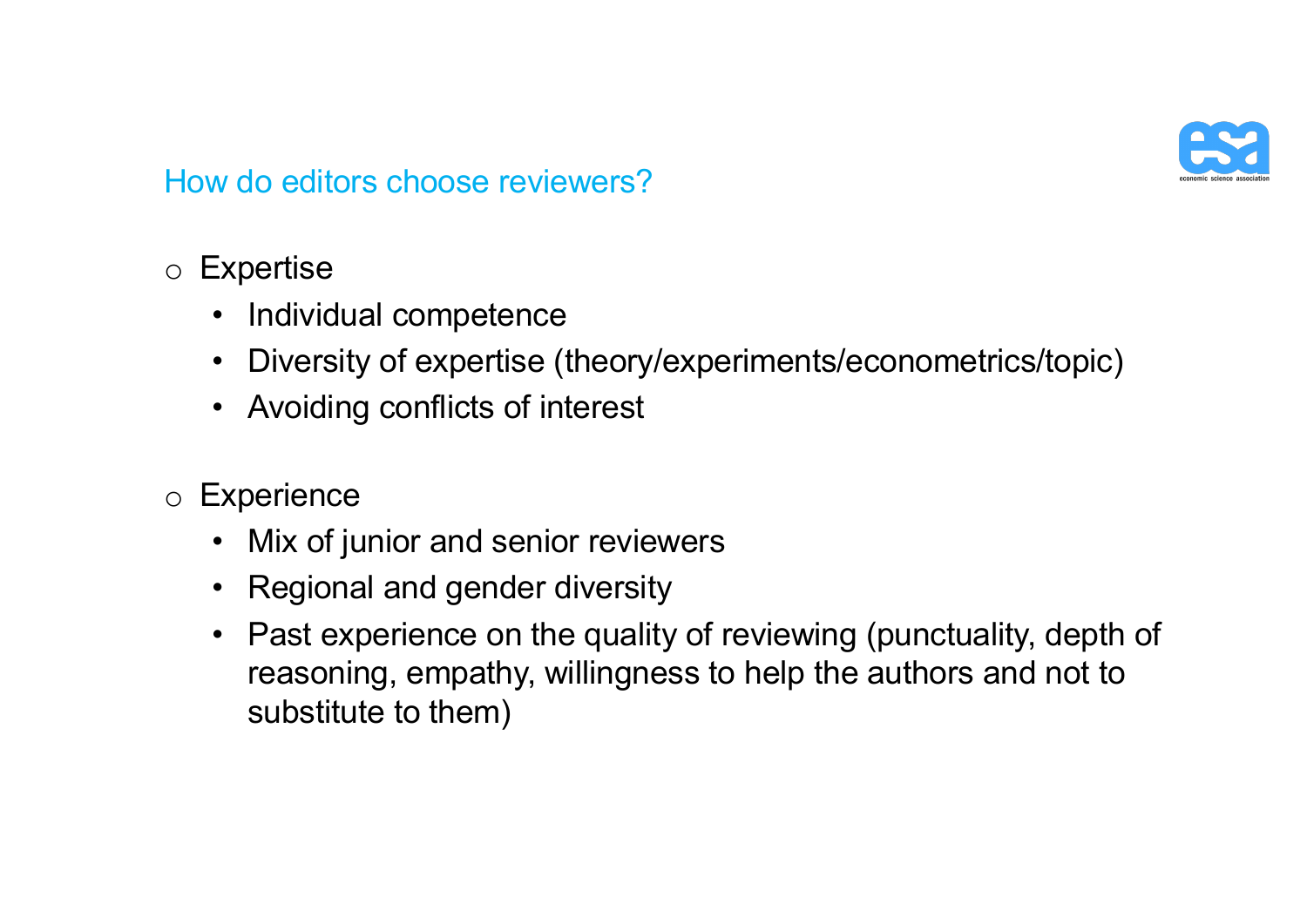

### How do editors choose reviewers?

- o Help the editor select the best reviewers for your paper
	- Acknowledgements?
	- Reference list
	- Prominence in the literature review
- o Should authors suggest names?
	- No, it is generally ignored
	- Possible if you are working on a very specific topic/method/technique
	- Compulsory in some journals: don't waste opportunities
	- Opposed reviewers: Avoid!
- o Become a reviewer yourself!
	- Signal yourself
	- The best way to learn about typical mistakes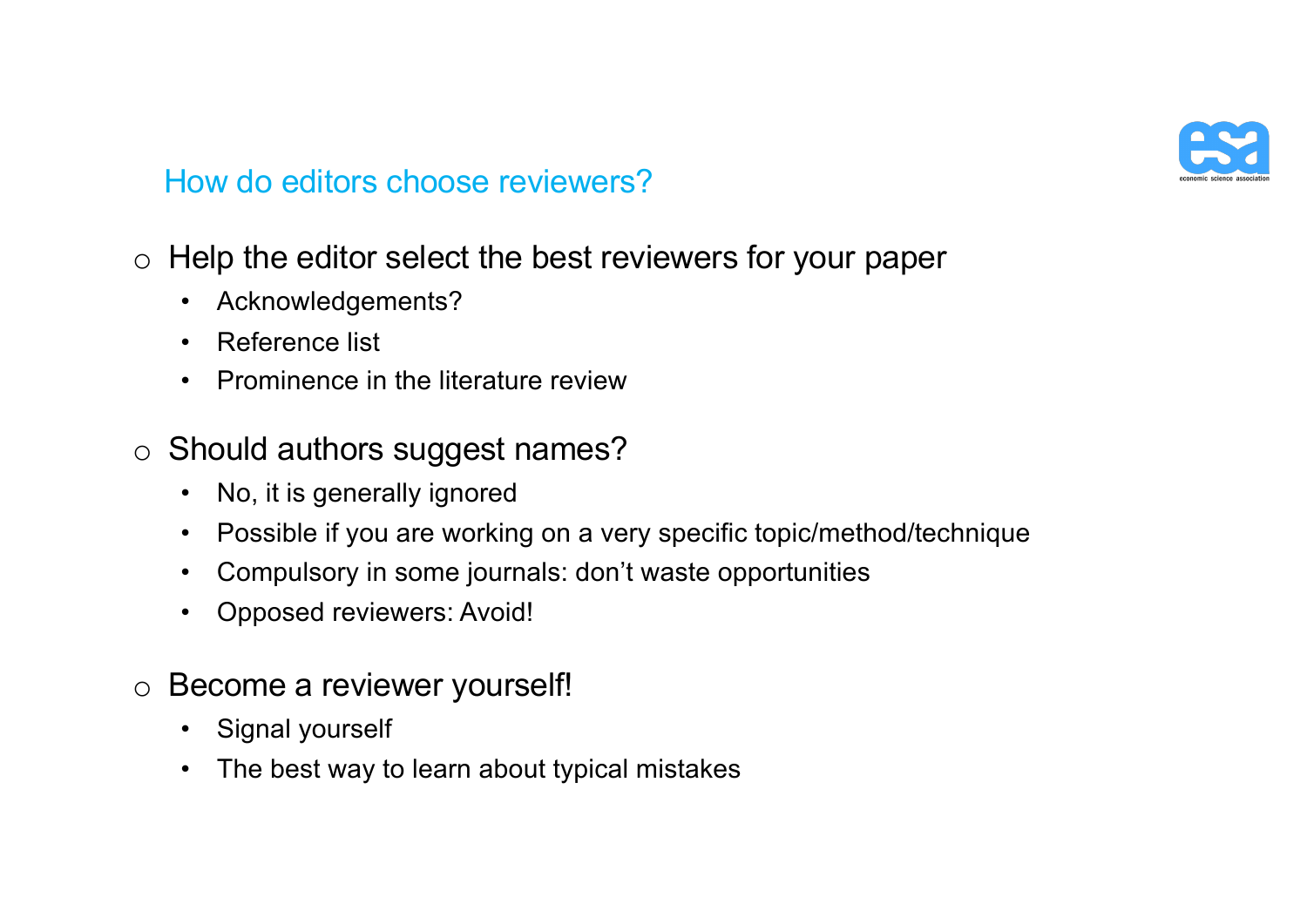

## Ethics in editing and appeals

- o Ethics
	- Avoiding conflicts of interests
	- Showing respect
		- As reviewers, never be aggressive or insulting
		- Editors MUST block insulting reports and be empathetic with the authors
		- Editors should commit to not sit too long on papers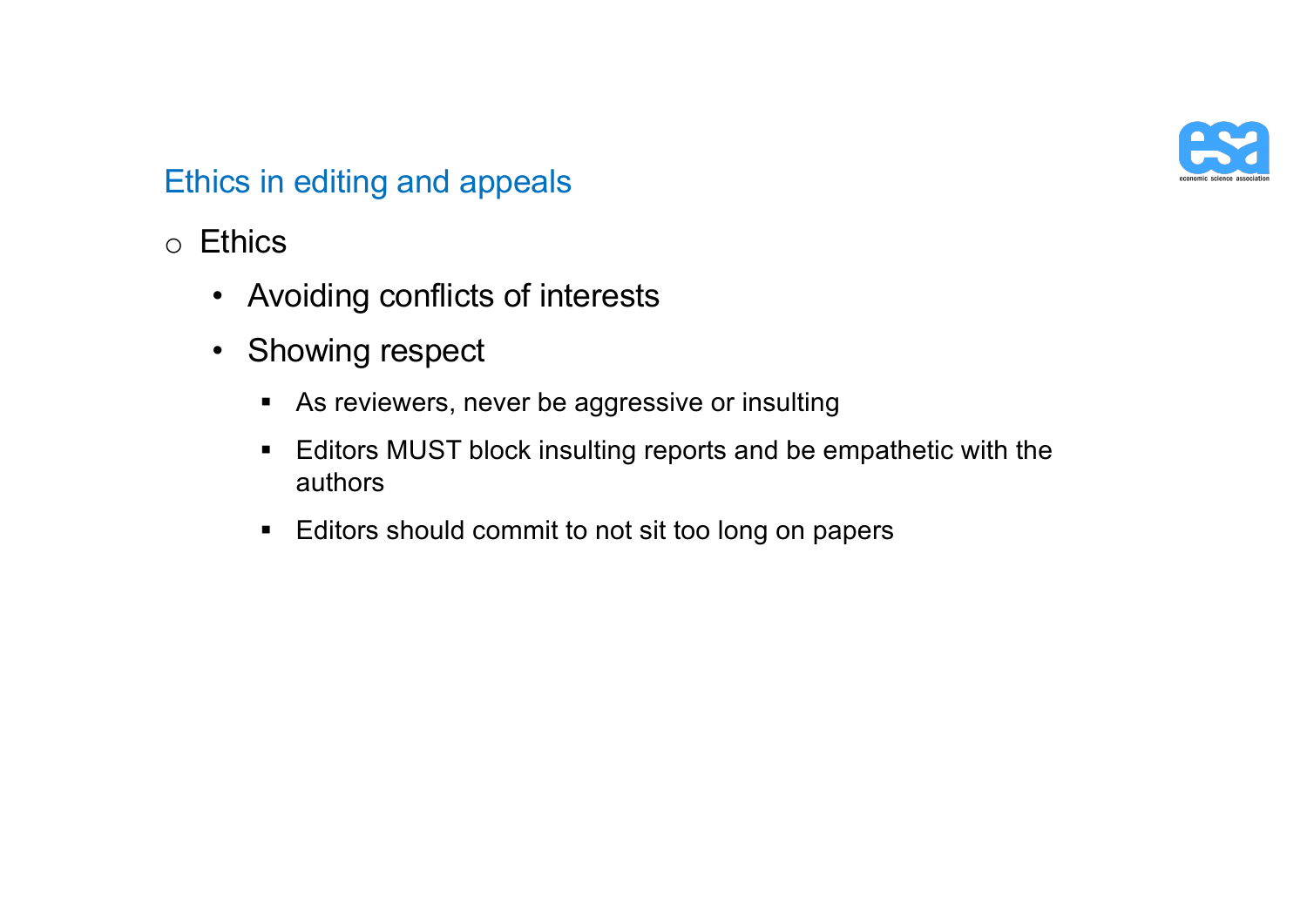

Ethics in editing and appeals

o When to enquire?

- It's OK to write to the journal if you do not hear back a few weeks after the reviewers' reports have been submitted
- o When to appeal a rejection decision?
	- 95% of the time, it will not change the editor' decision...
	- But if there is something factually wrong in the reviewer's or editor's report, you can signal it
	- After a rejection, a paper cannot be resubmitted, except if explicitly mentioned in the rejection letter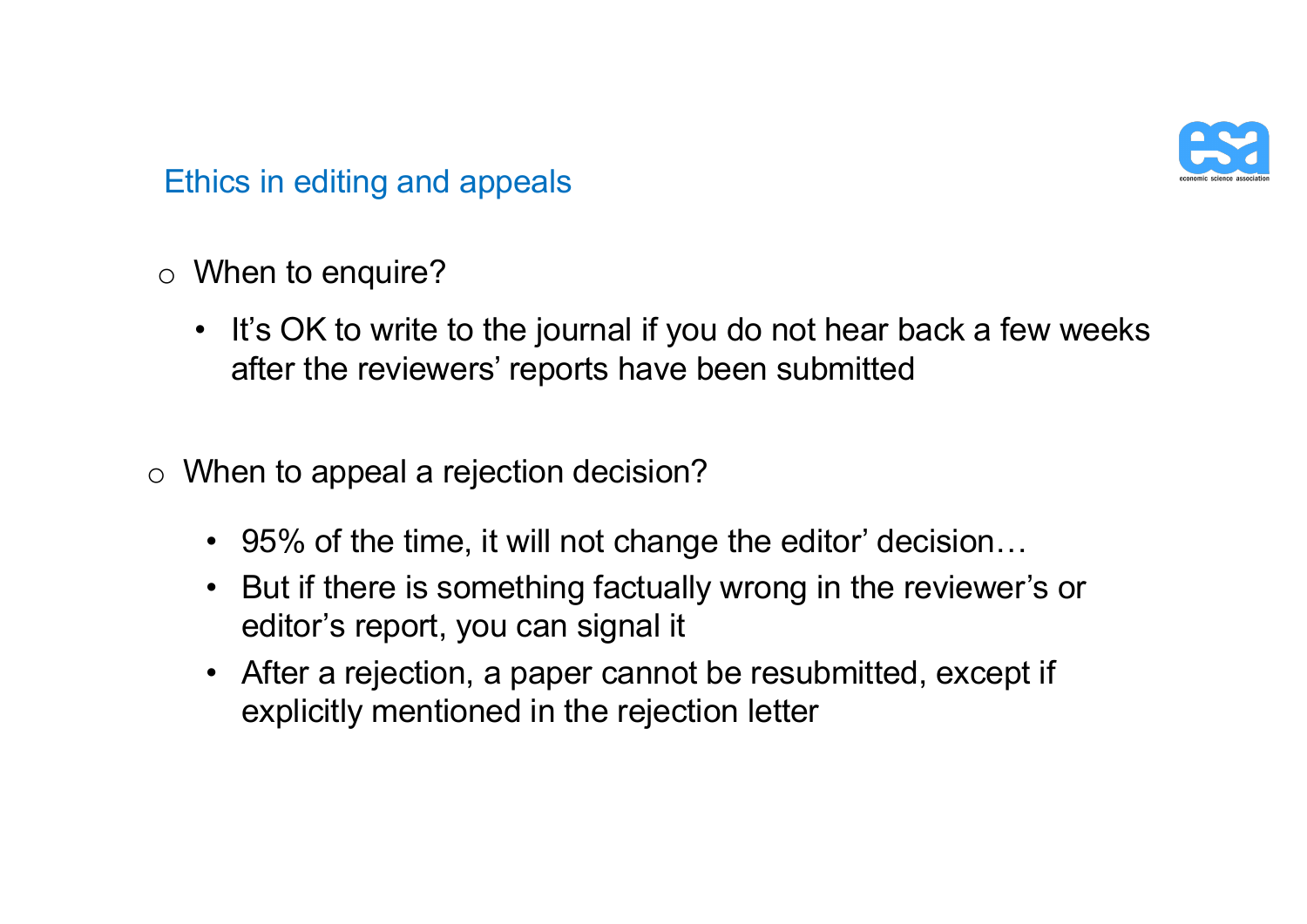<span id="page-15-0"></span>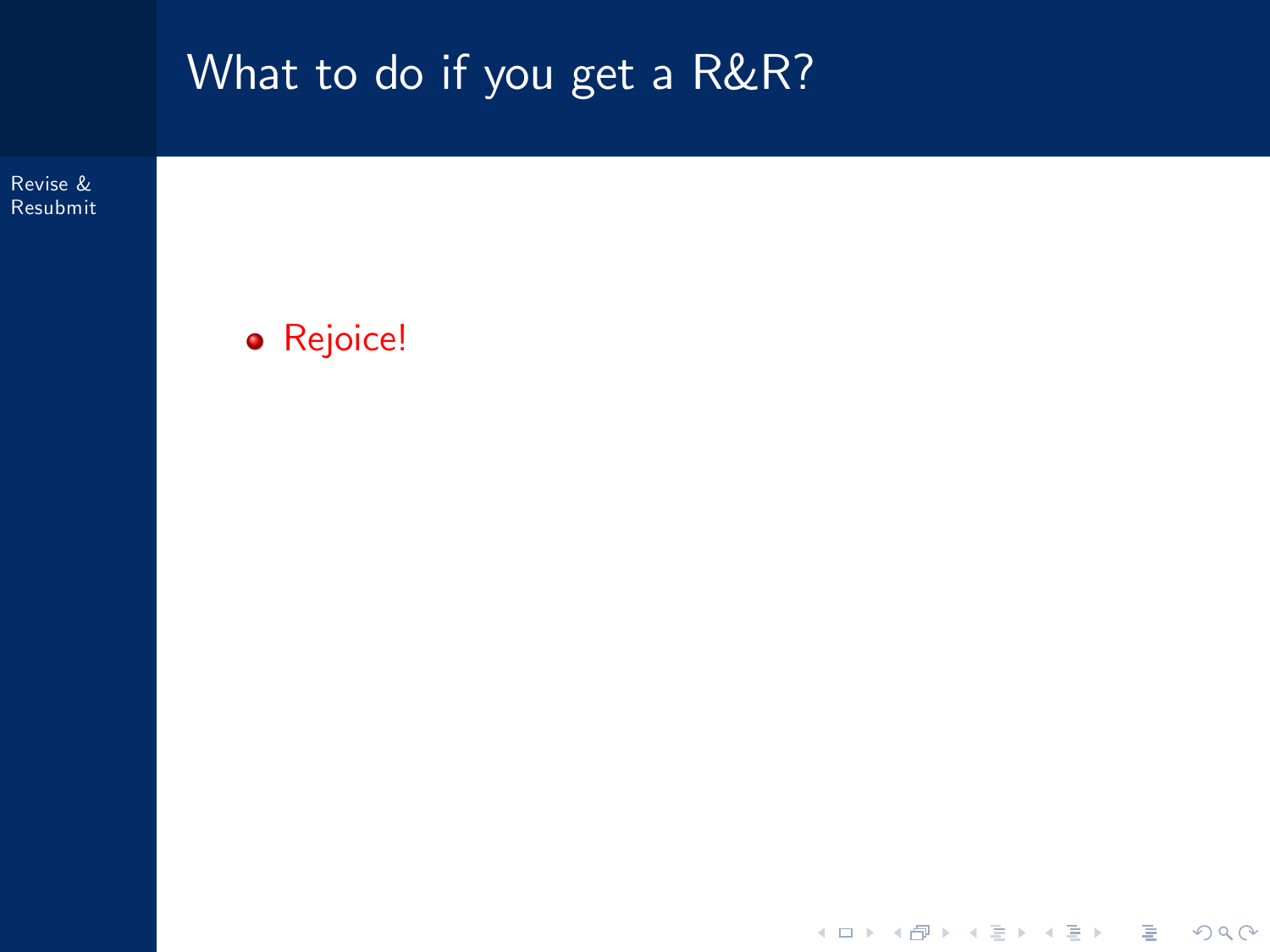

イロト イ団 トイミト イミト ニミー りんぺ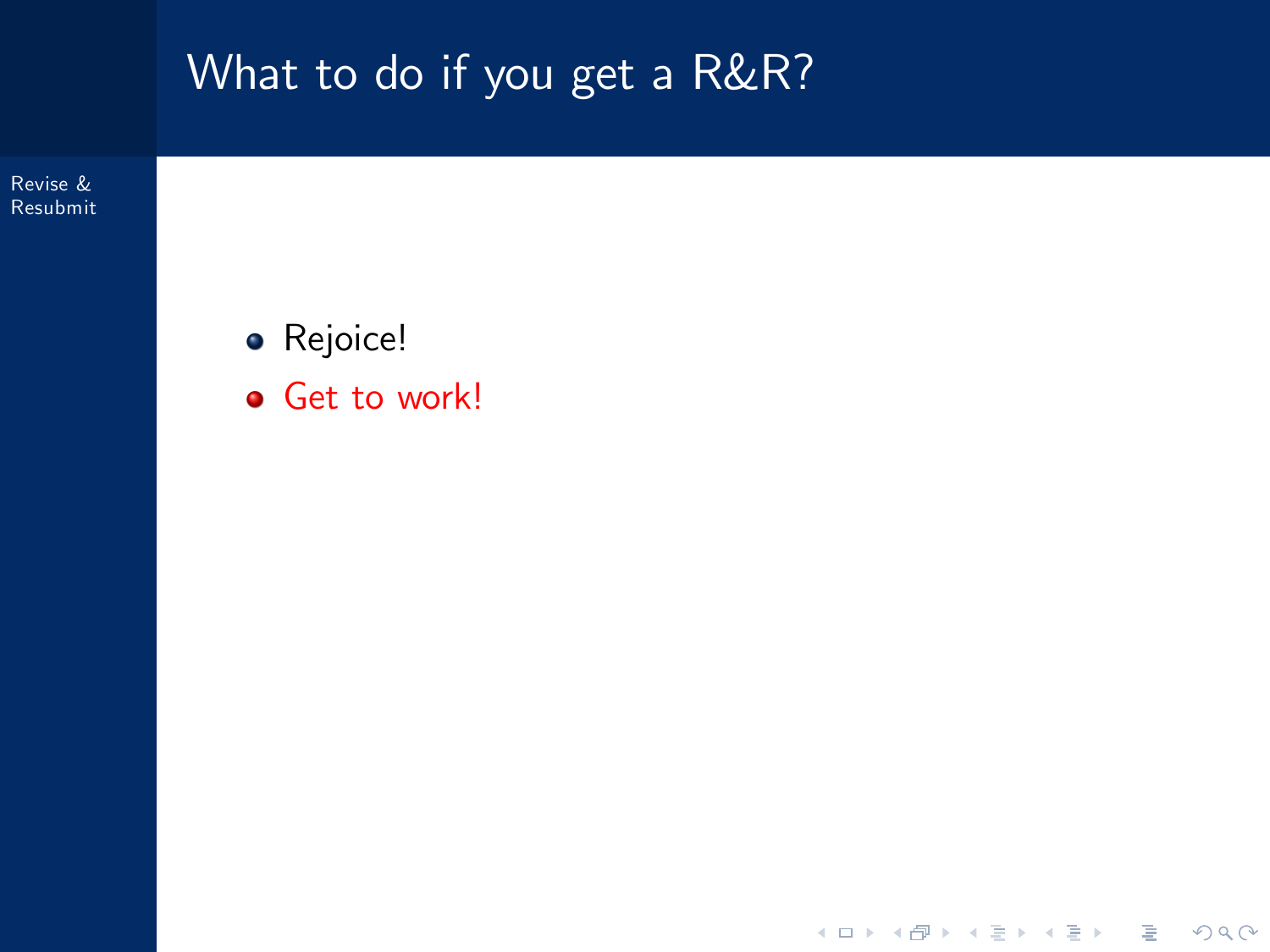Revise & [Resubmit](#page-15-0)

- Rejoice!
- **•** Get to work!
- Check the deadline given. Get your paper back well before time.

K ロ > K @ > K 할 > K 할 > 1 할 > 9 Q Q\*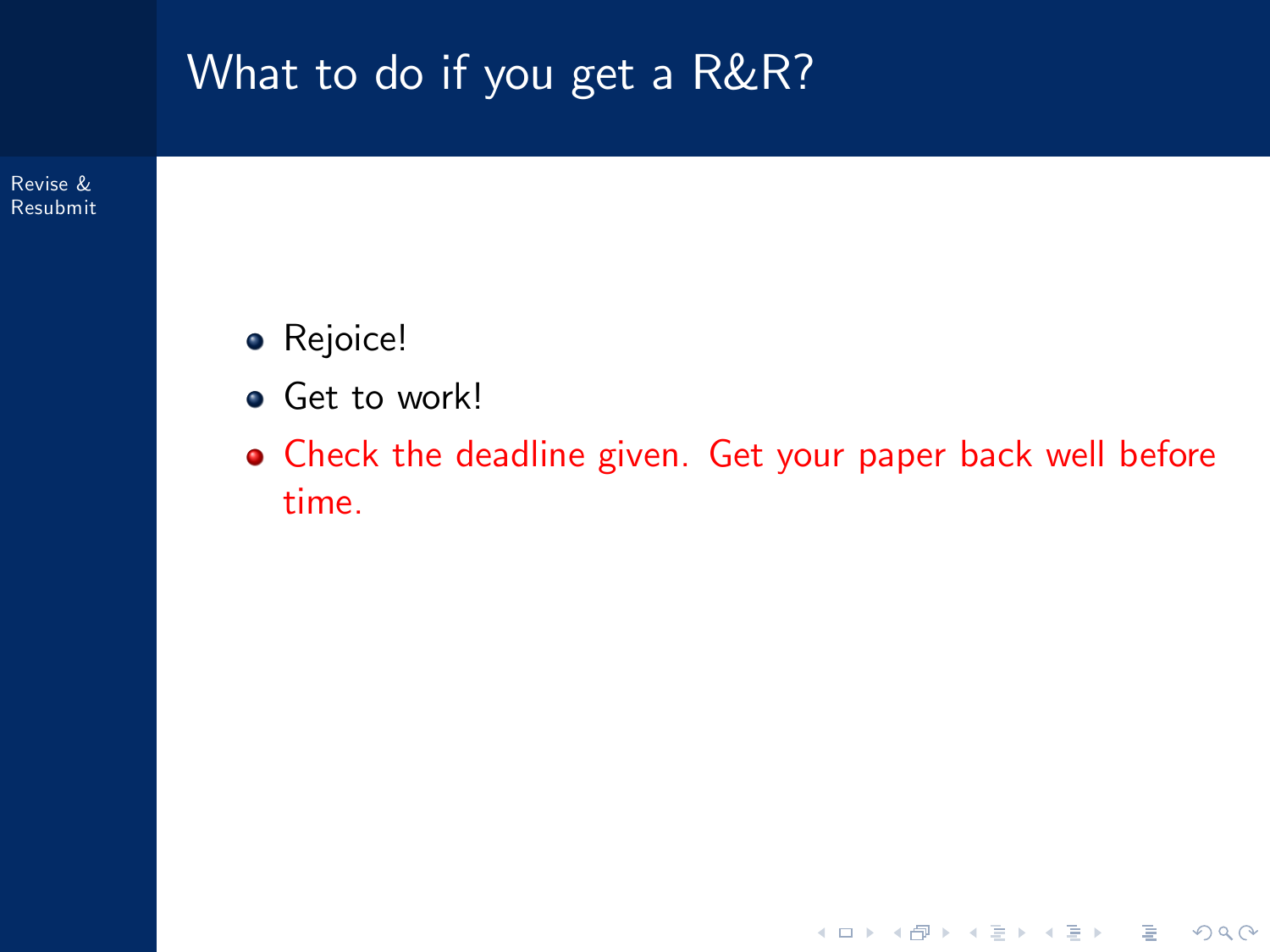Revise & [Resubmit](#page-15-0)

- **•** Rejoice!
- **•** Get to work!
- Check the deadline given. Get your paper back well before time.
- Read the reports several times to be sure of not just what is written but what they mean.

K ロ > K @ > K 할 > K 할 > 1 할 > 9 Q Q\*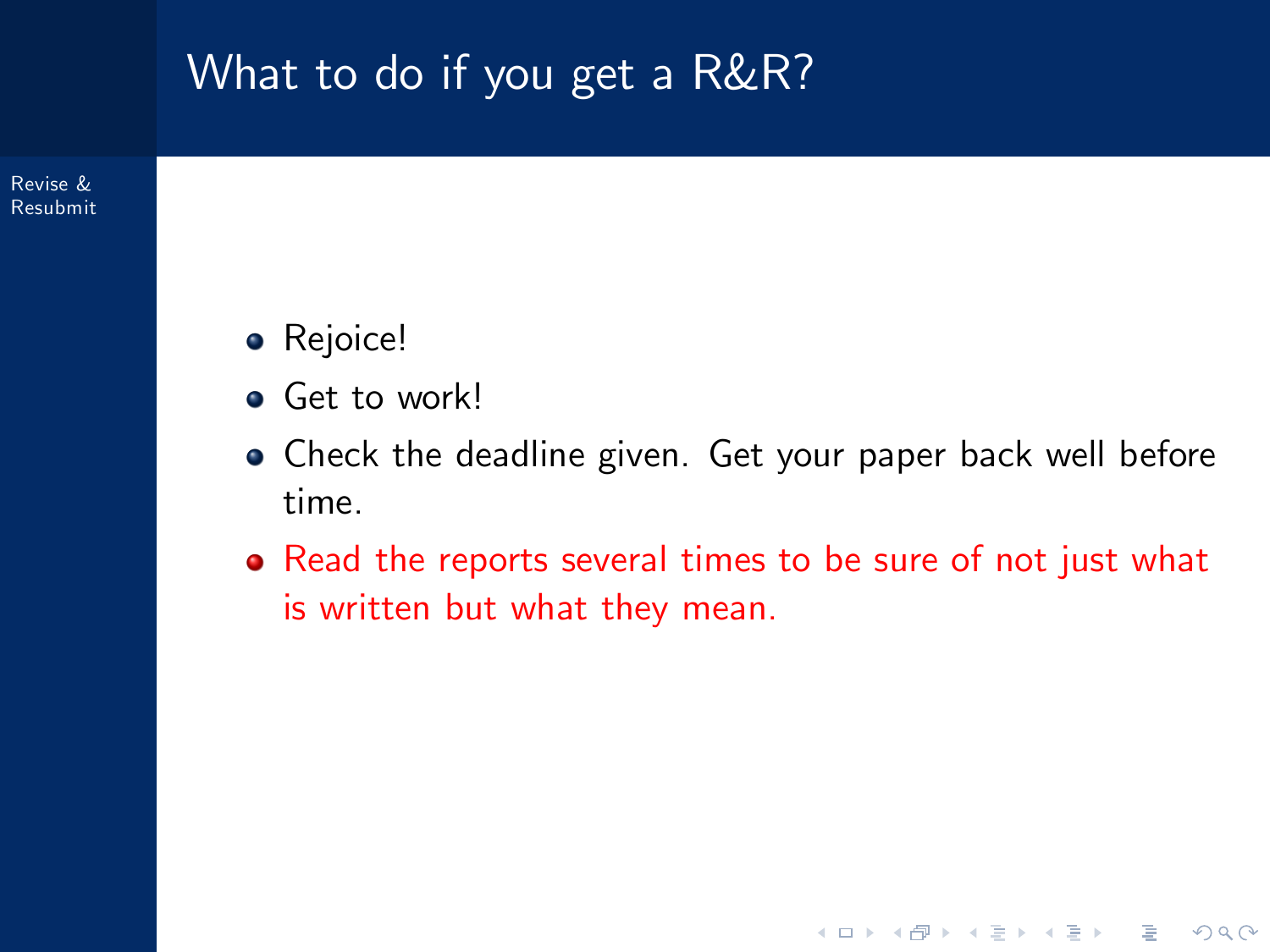Revise & [Resubmit](#page-15-0)

- **•** Rejoice!
- **•** Get to work!
- Check the deadline given. Get your paper back well before time.
- Read the reports several times to be sure of not just what is written but what they mean.

**KOD KARD KED KED E VOOR** 

Revise your paper and write detailed reply to referees.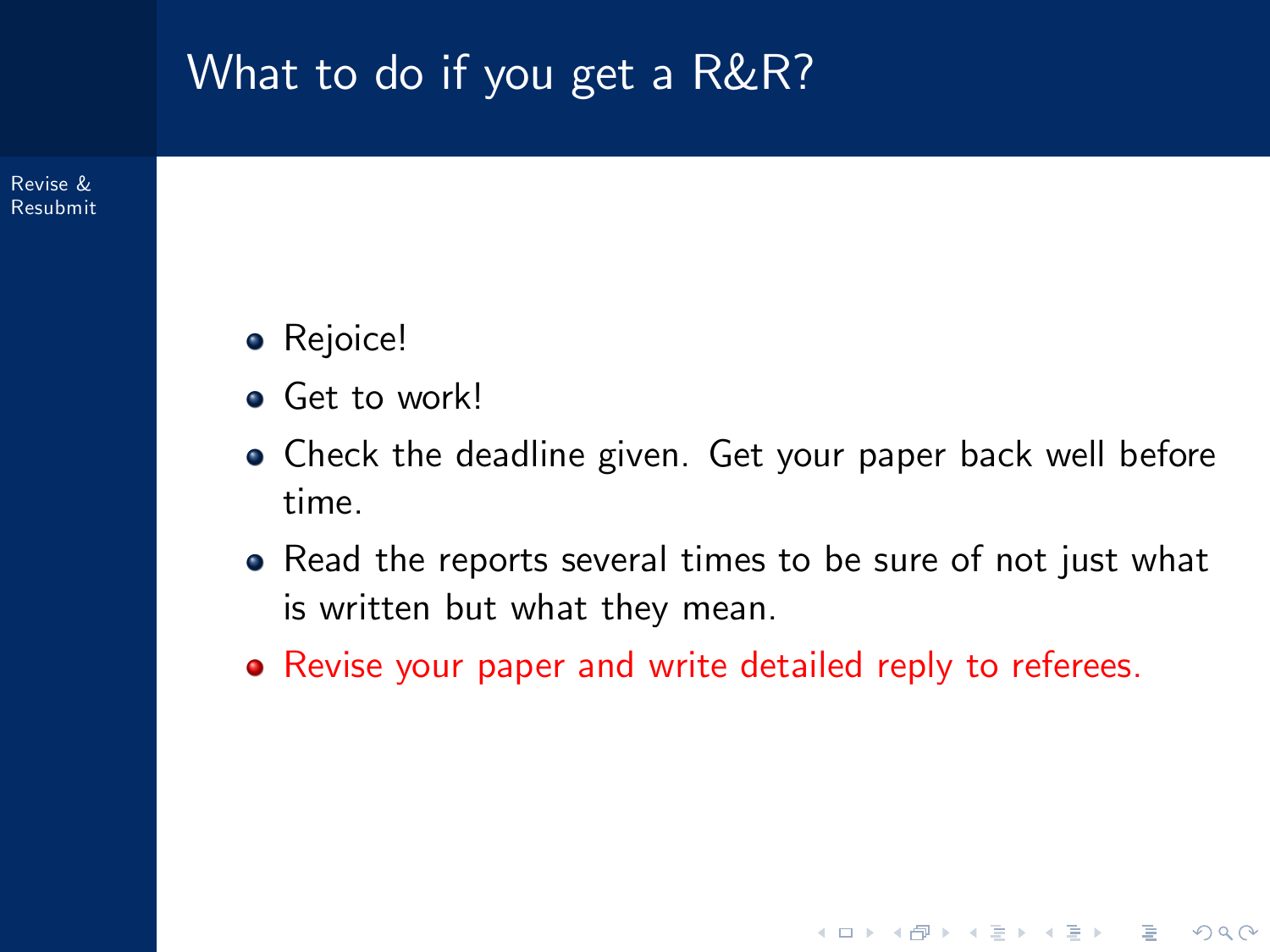Revise & [Resubmit](#page-15-0)

- **•** Rejoice!
- **•** Get to work!
- Check the deadline given. Get your paper back well before time.
- Read the reports several times to be sure of not just what is written but what they mean.
- Revise your paper and write detailed reply to referees.
- Short, clear reply to editor summarizing major changes.

**KOD KARD KED KED E VOOR**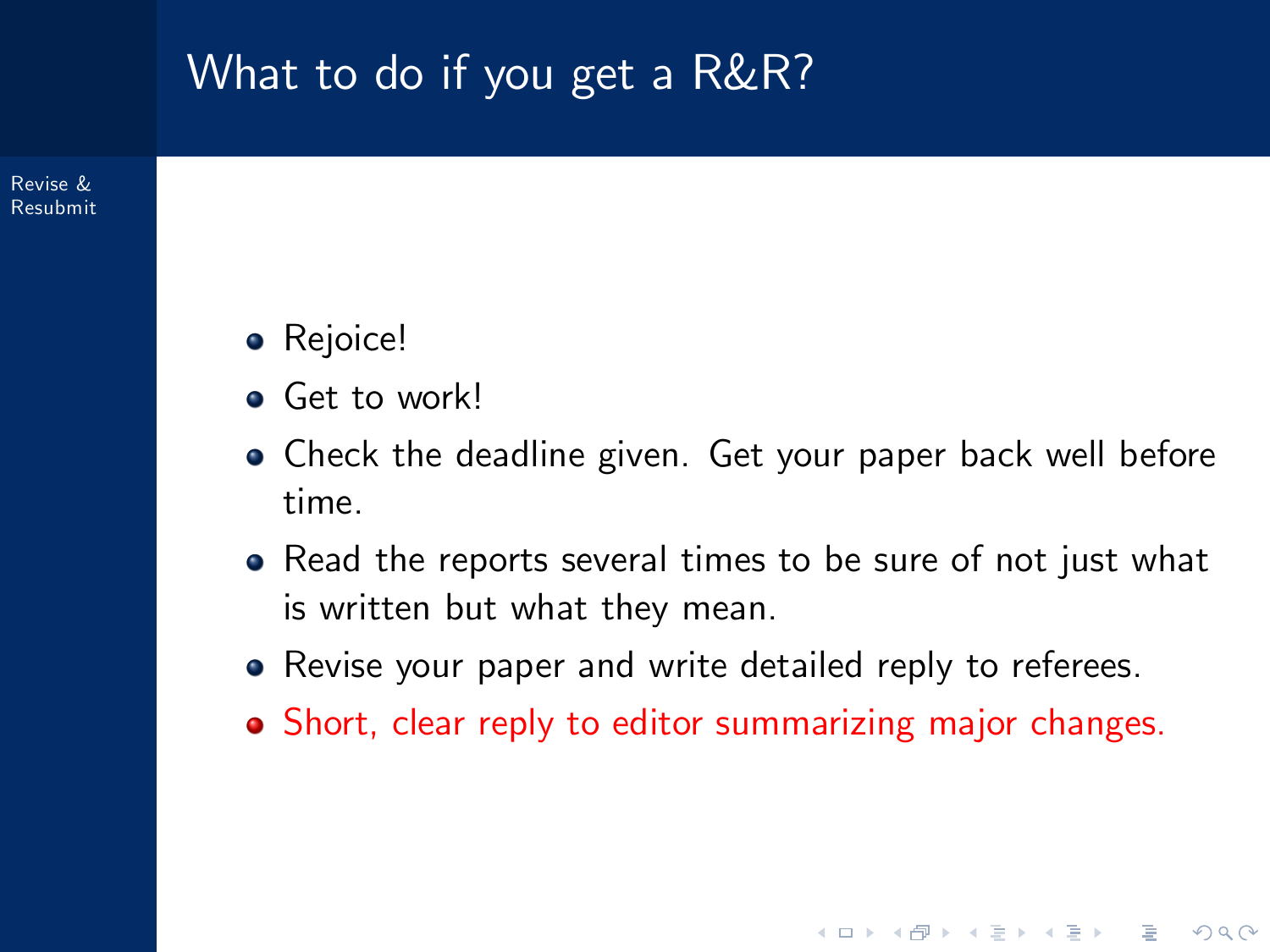

イロト イ団 トイミト イミト ニミー りんぺ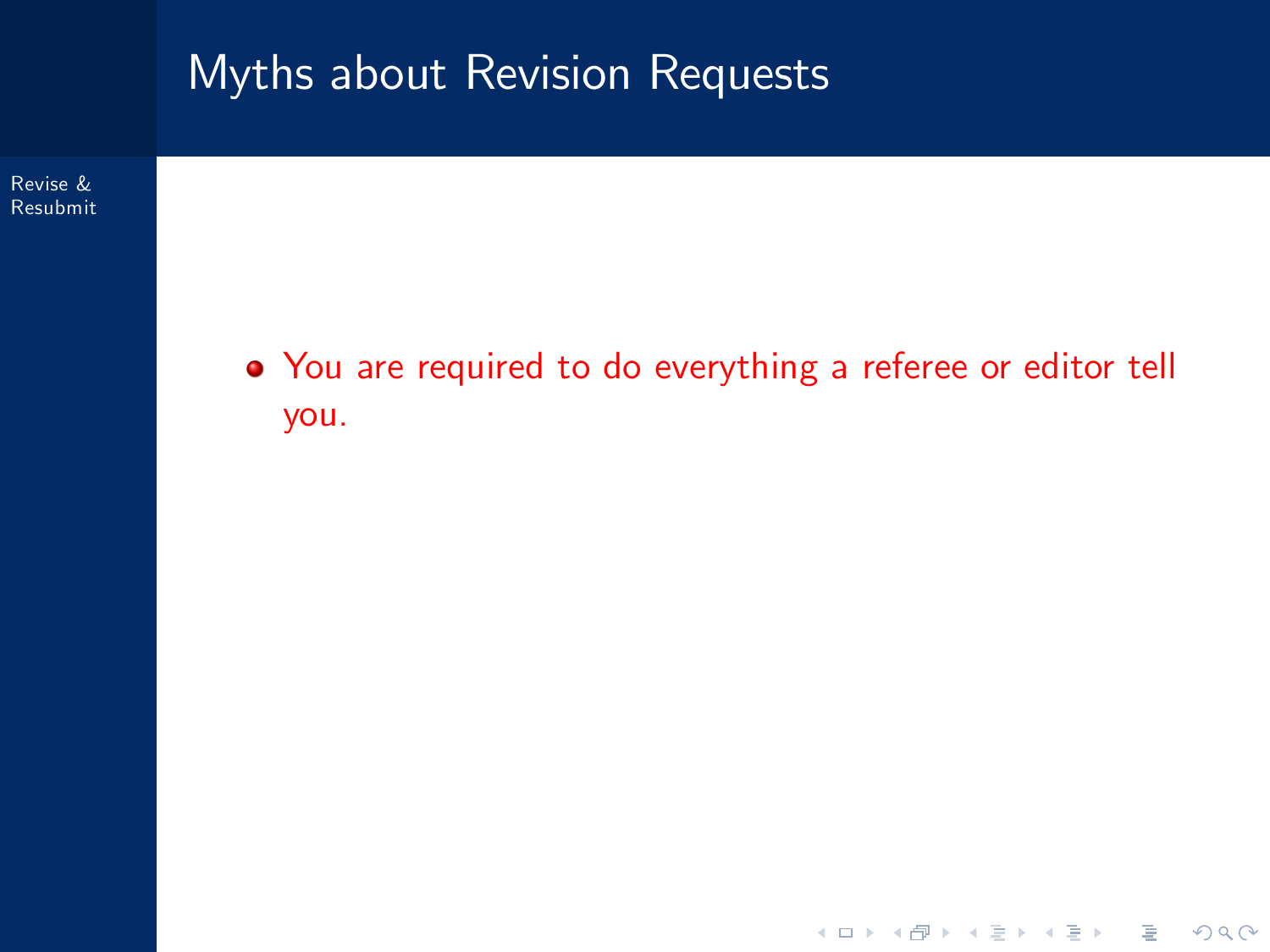

Revise & [Resubmit](#page-15-0)

> You are required to do everything a referee or editor tell you.

> > K ロ > K 레 > K 코 > K 코 > 『코 → 이익C\*

• Referees/Editors are always right.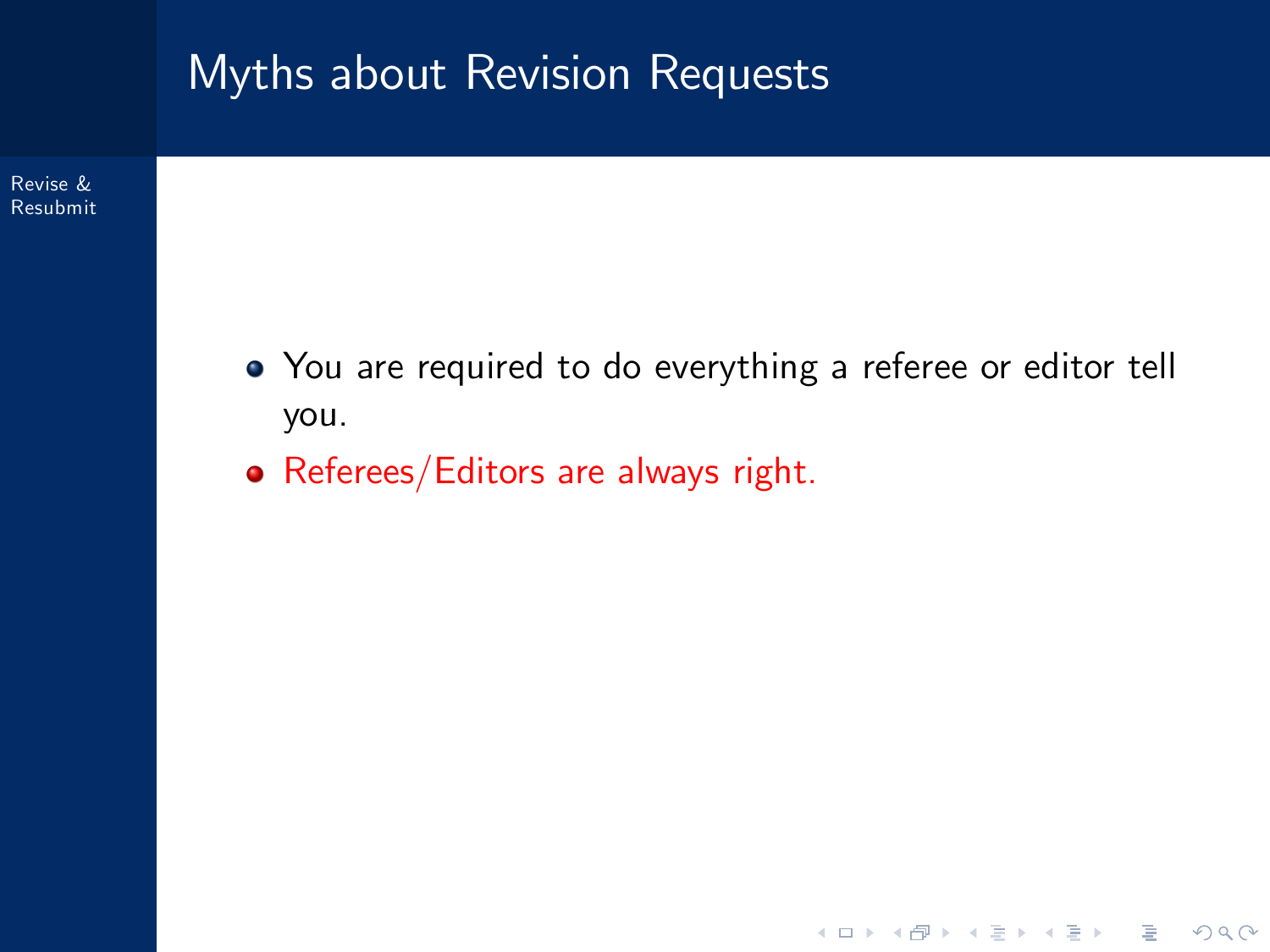#### Myths about Revision Requests

Revise & [Resubmit](#page-15-0)

- You are required to do everything a referee or editor tell you.
- Referees/Editors are always right.
- If you follow a referee's suggestion, they can't fault you for it, if it is a bad idea.

**KOD KARD KED KED E VOOR**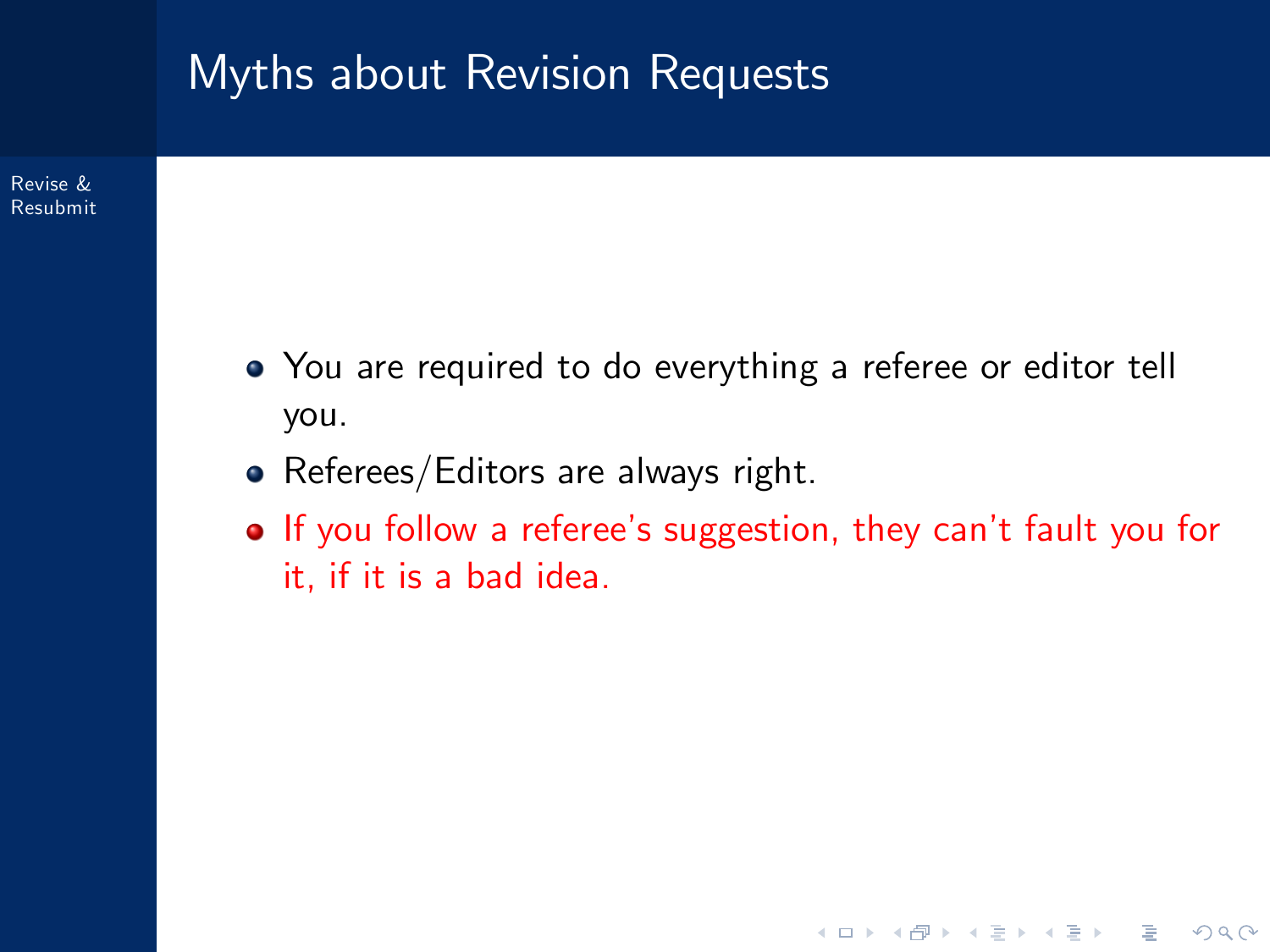#### Myths about Revision Requests

Revise & [Resubmit](#page-15-0)

- You are required to do everything a referee or editor tell you.
- Referees/Editors are always right.
- **If** you follow a referee's suggestion, they can't fault you for it, if it is a bad idea.

**KOD KARD KED KED E VOOR** 

Fair warning: Not all referees and editors are aware that the first two are myths.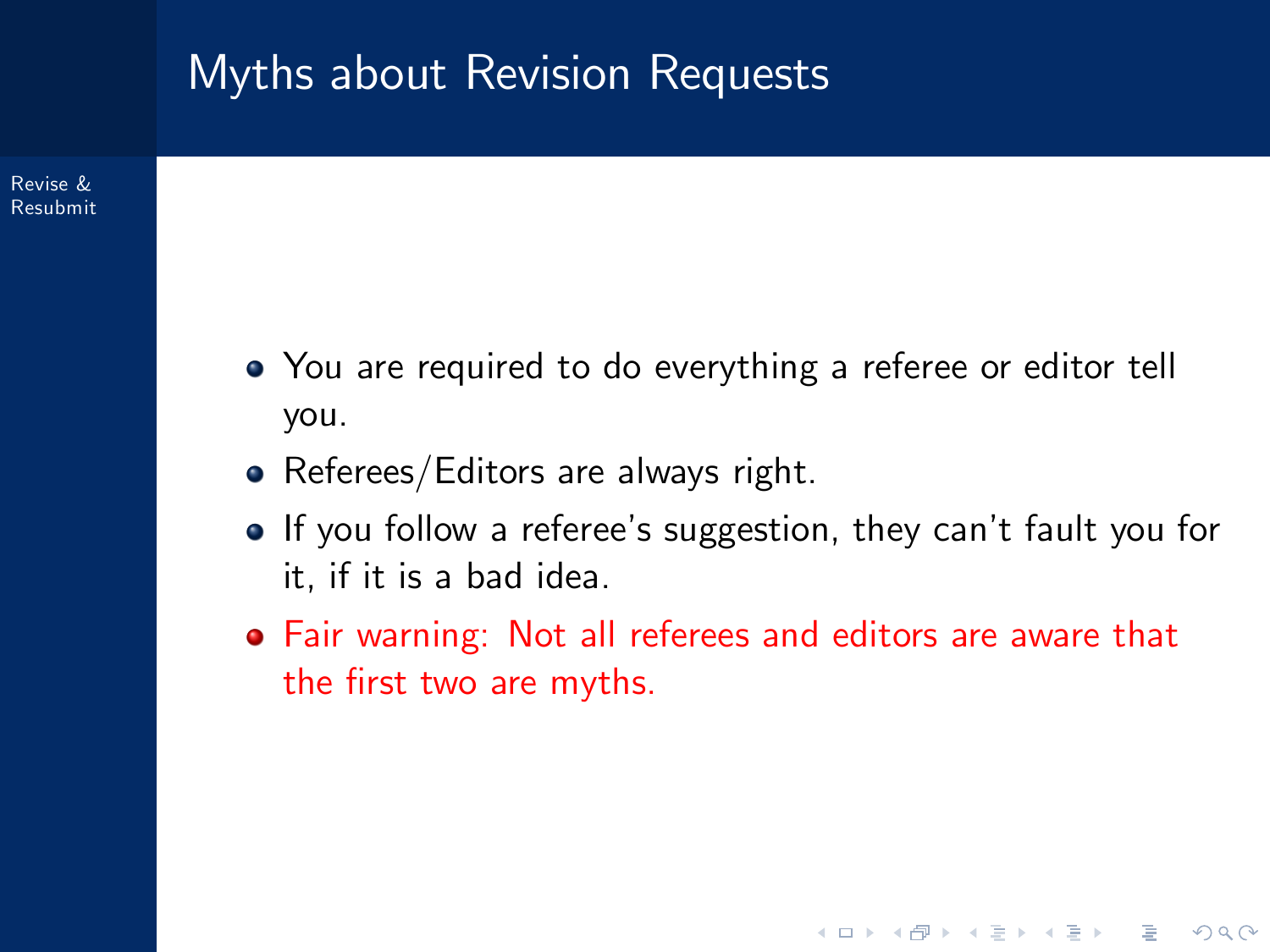Revise & [Resubmit](#page-15-0)

Decode editorial and referee report.

イロト イ団 トイミト イミト ニミー りんぺ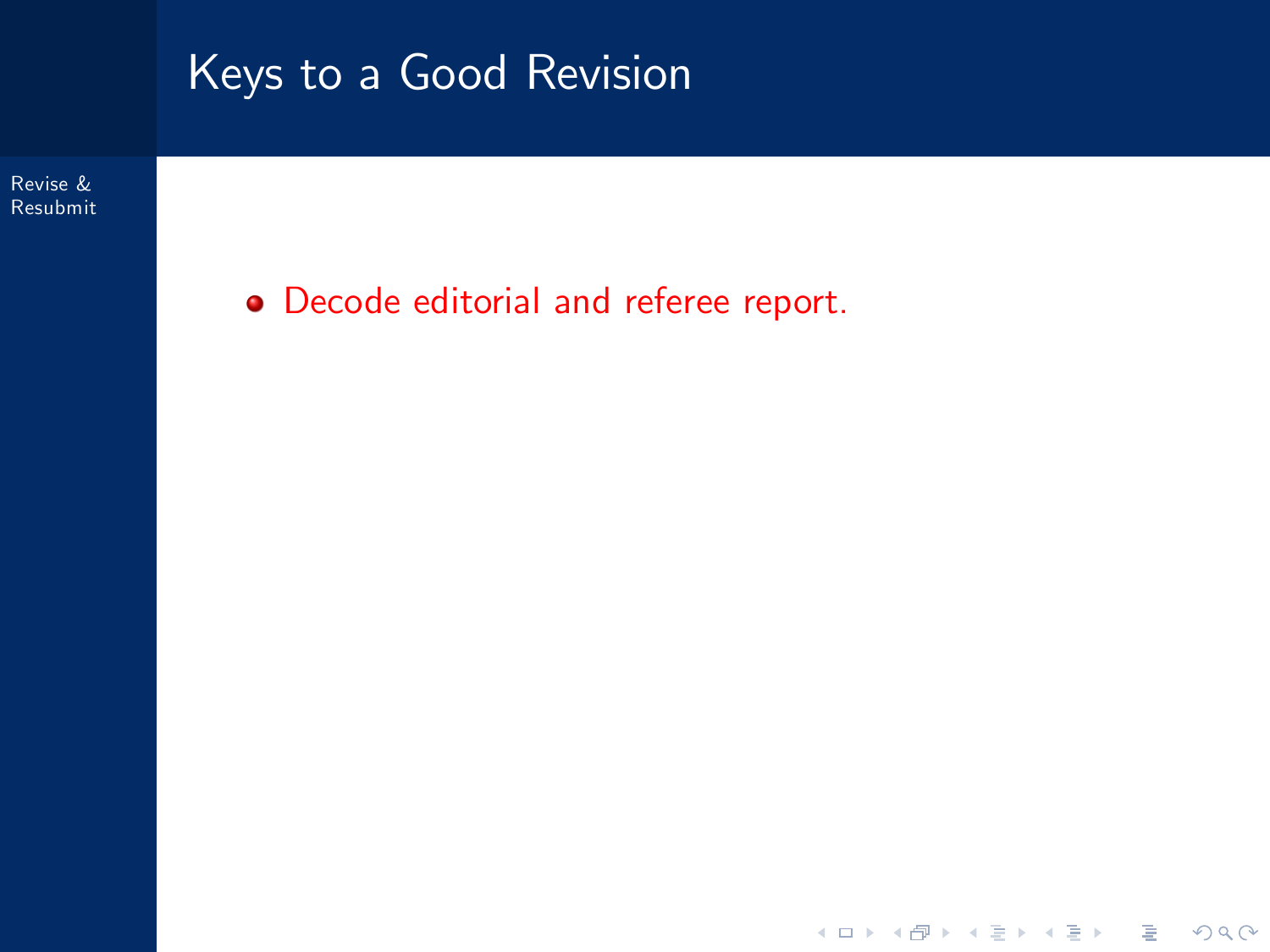Revise & [Resubmit](#page-15-0)

- Decode editorial and referee report.
- Both are often not straightforward on their real concerns. Address their real concerns.

K ロ > K 레 > K 코 > K 코 > 『코 → 이익C\*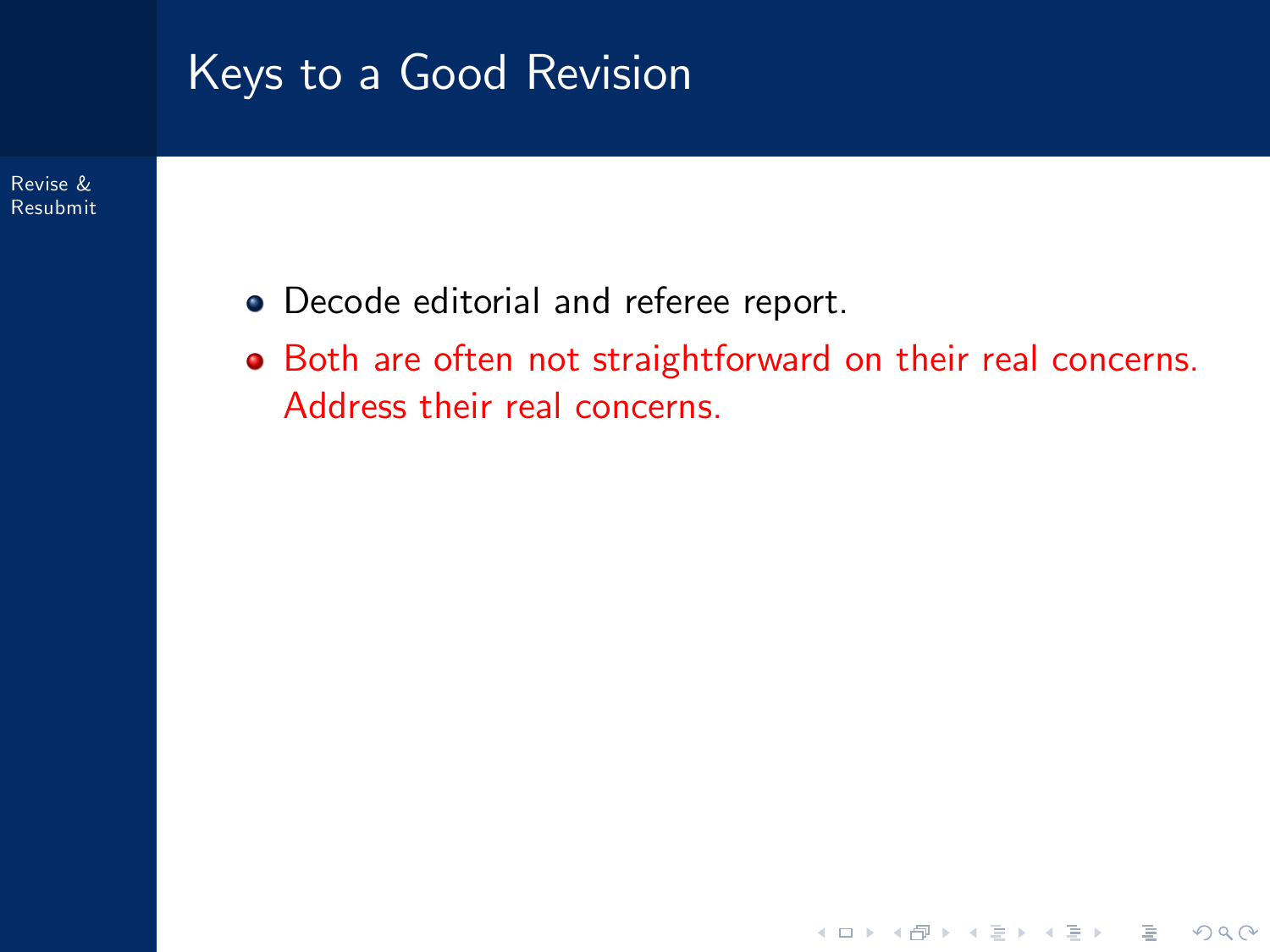Revise & [Resubmit](#page-15-0)

- Decode editorial and referee report.
- Both are often not straightforward on their real concerns. Address their real concerns.
- Go through report and write initial responses to organize a plan for your revision.

**KOD KARD KED KED E VOOR**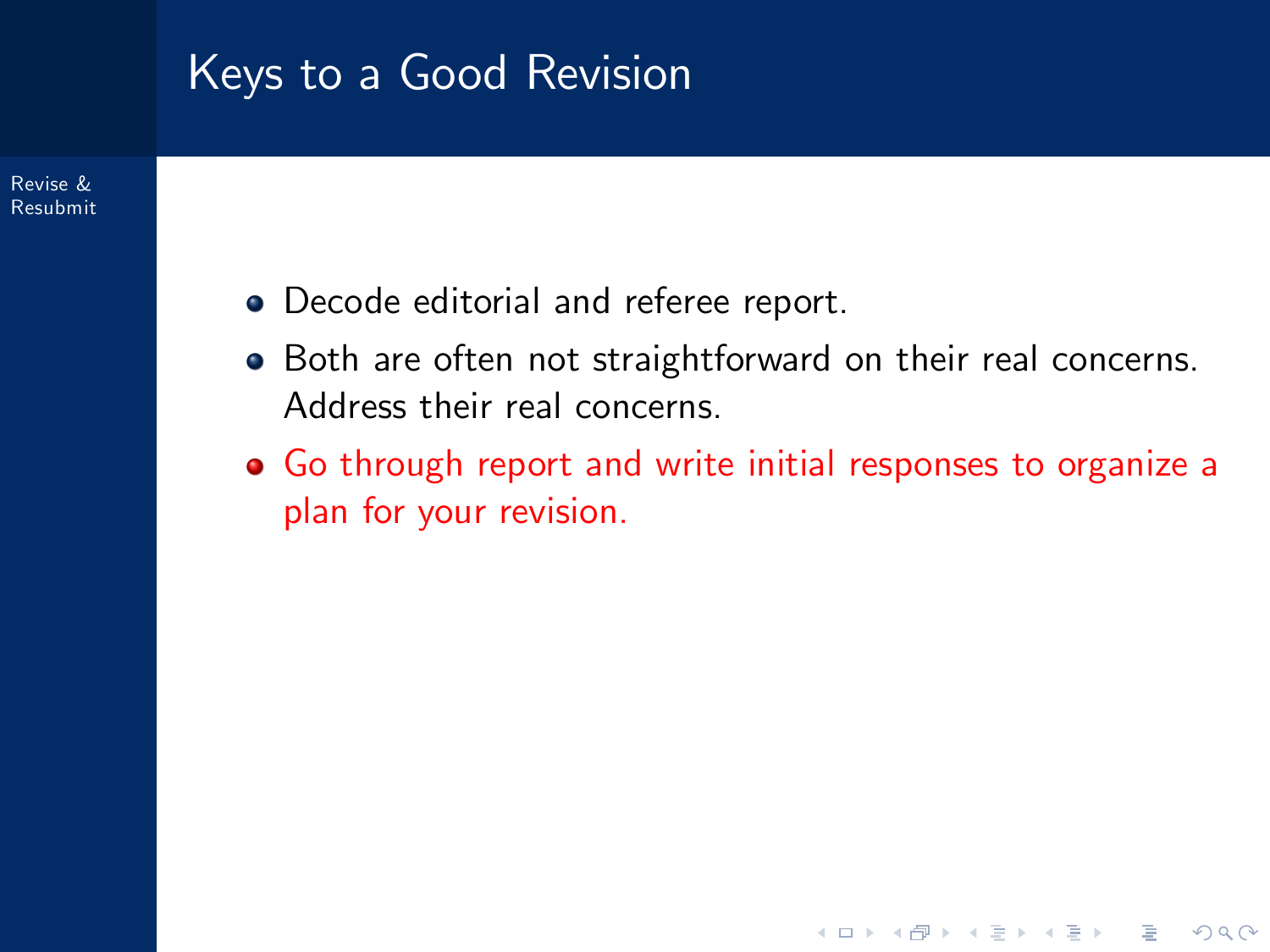Revise & [Resubmit](#page-15-0)

- Decode editorial and referee report.
- Both are often not straightforward on their real concerns. Address their real concerns.
- Go through report and write initial responses to organize a plan for your revision.

**KOD KARD KED KED E VOOR** 

When revising, go point by point and as you edit the paper, write reply to referee explaining what you did.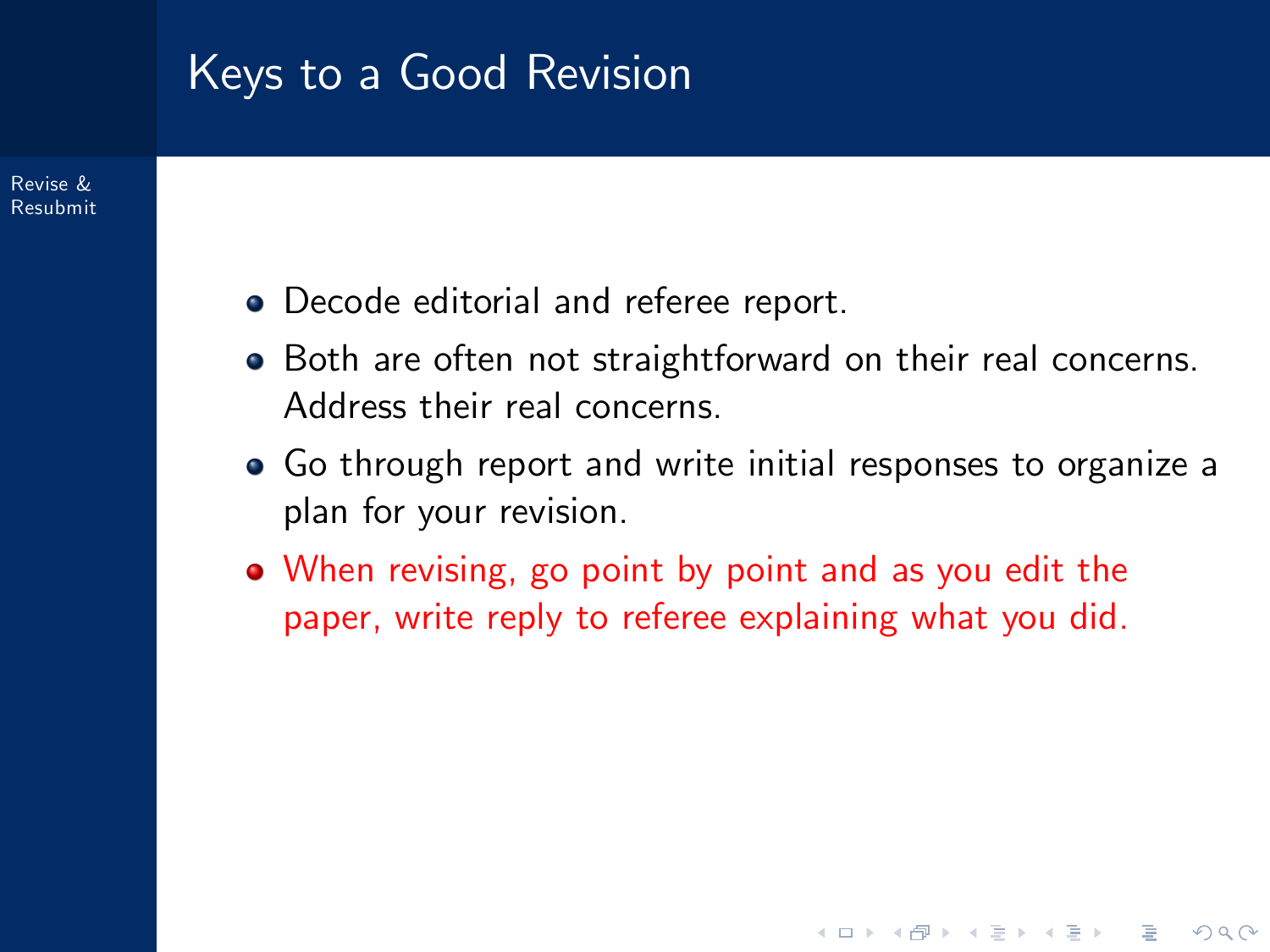Revise & [Resubmit](#page-15-0)

- Decode editorial and referee report.
- Both are often not straightforward on their real concerns. Address their real concerns.
- Go through report and write initial responses to organize a plan for your revision.

**KOD KARD KED KED E VOOR** 

- When revising, go point by point and as you edit the paper, write reply to referee explaining what you did.
- Be polite. Be clear. Be brief.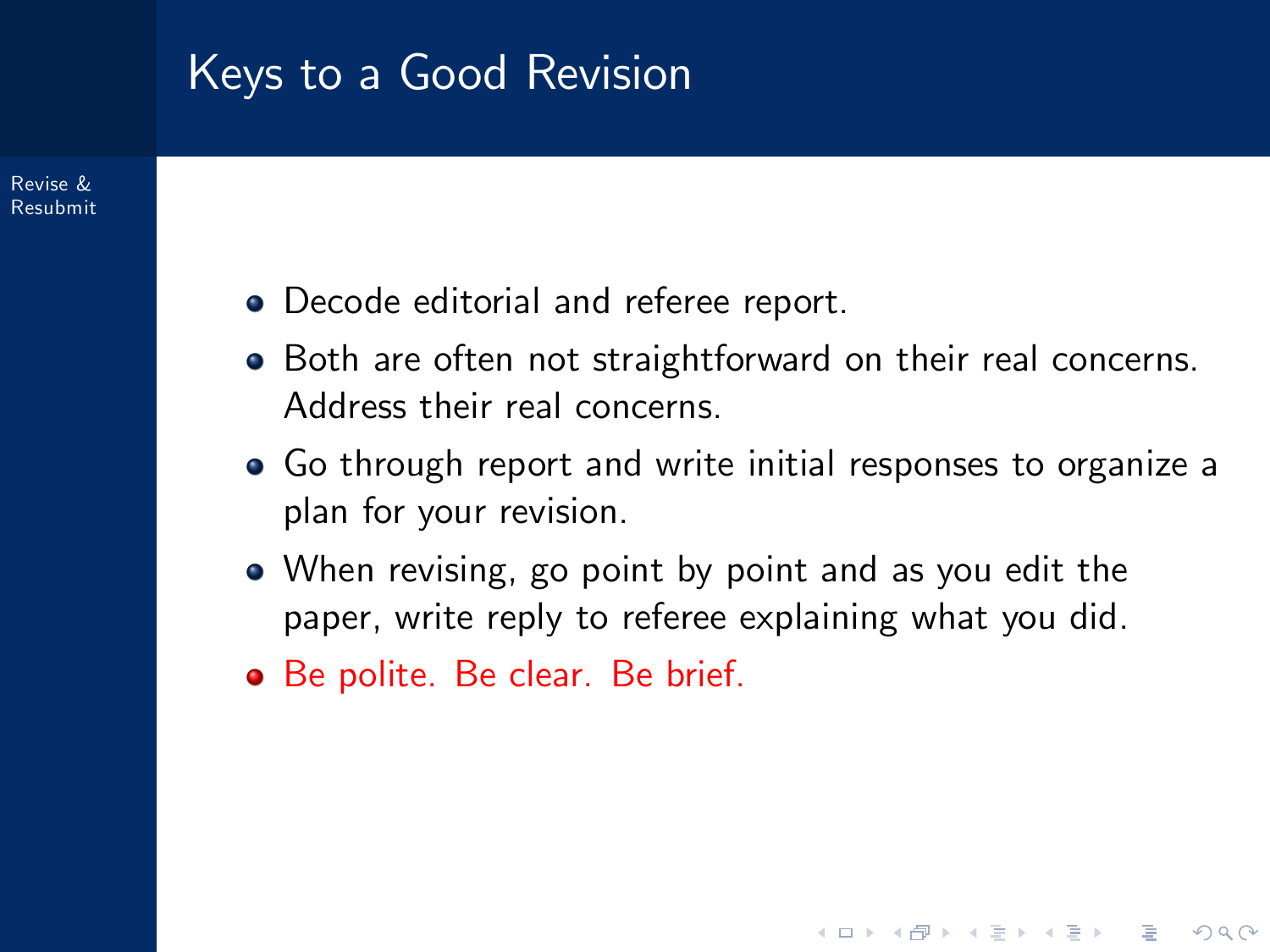Revise & [Resubmit](#page-15-0)

- Decode editorial and referee report.
- Both are often not straightforward on their real concerns. Address their real concerns.
- Go through report and write initial responses to organize a plan for your revision.
- When revising, go point by point and as you edit the paper, write reply to referee explaining what you did.
- Be polite. Be clear. Be brief.
- After you have addressed all issues, re-edit the paper for consistency.

**KOD KARD KED KED E VOOR**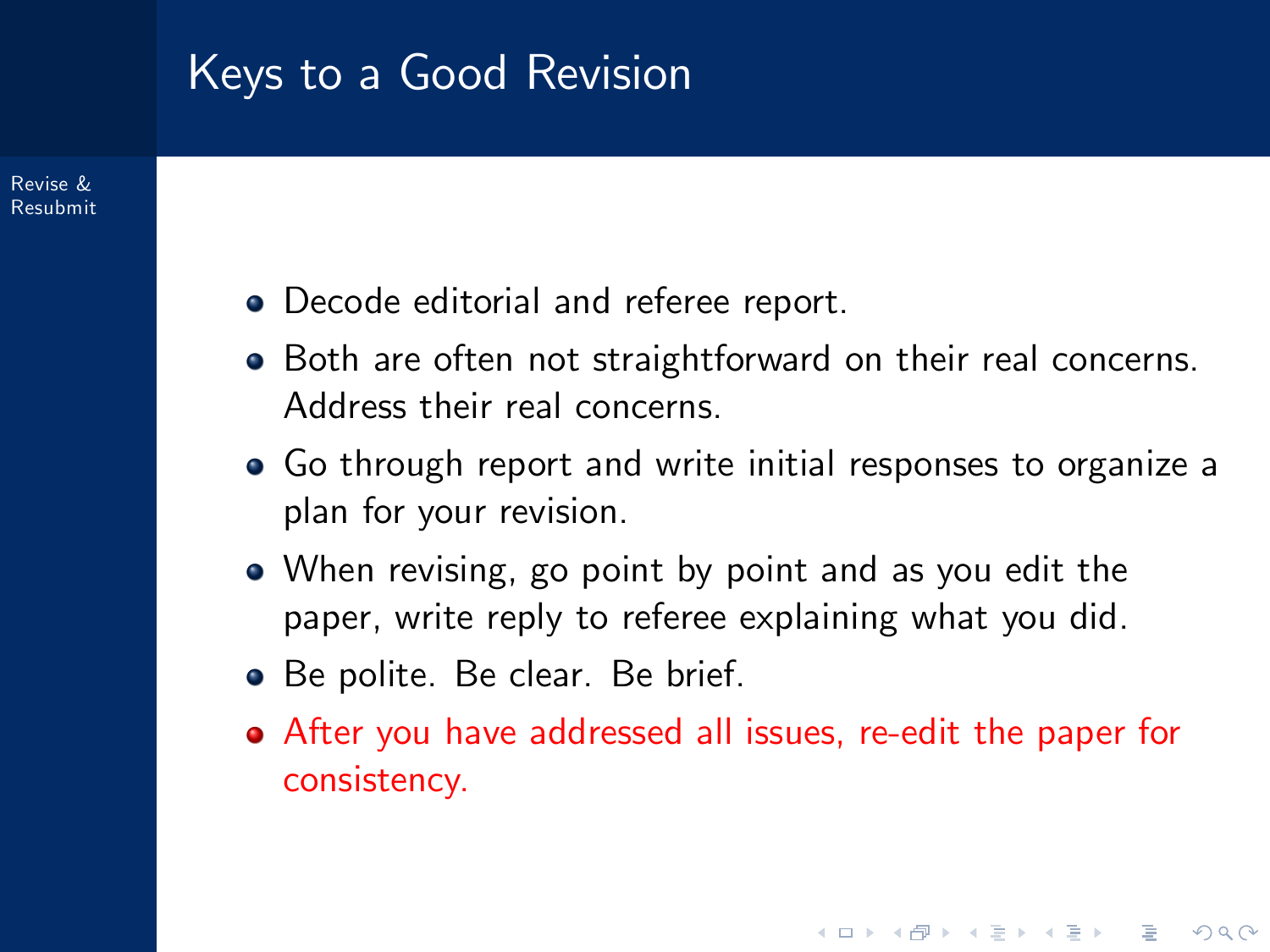

KID KIN KERKER E 1990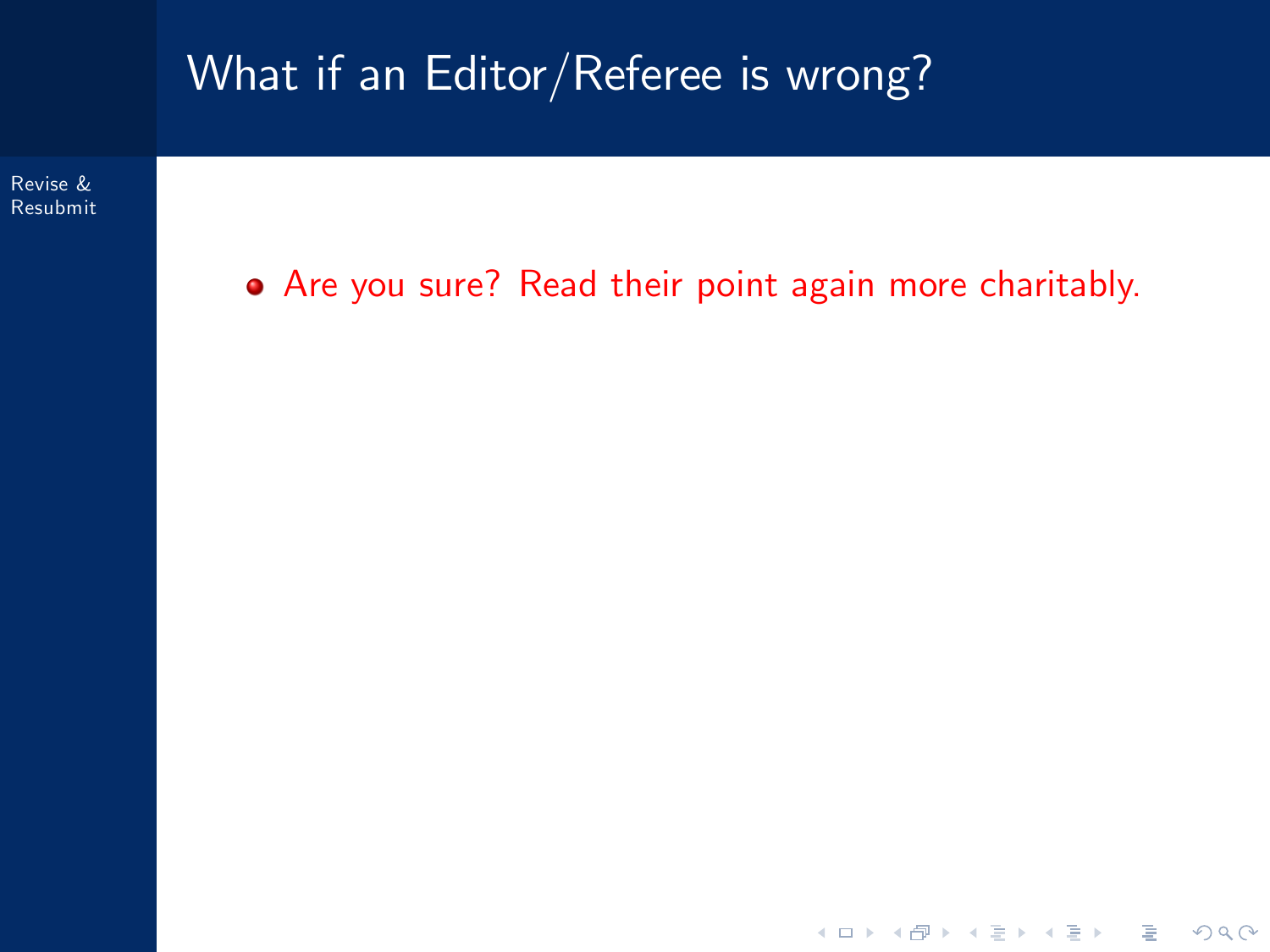Revise & [Resubmit](#page-15-0)

- Are you sure? Read their point again more charitably.
- Are you really sure? Try again. What they said may be a mistake. What did they mean?

**KOD KARD KED KED E VOOR**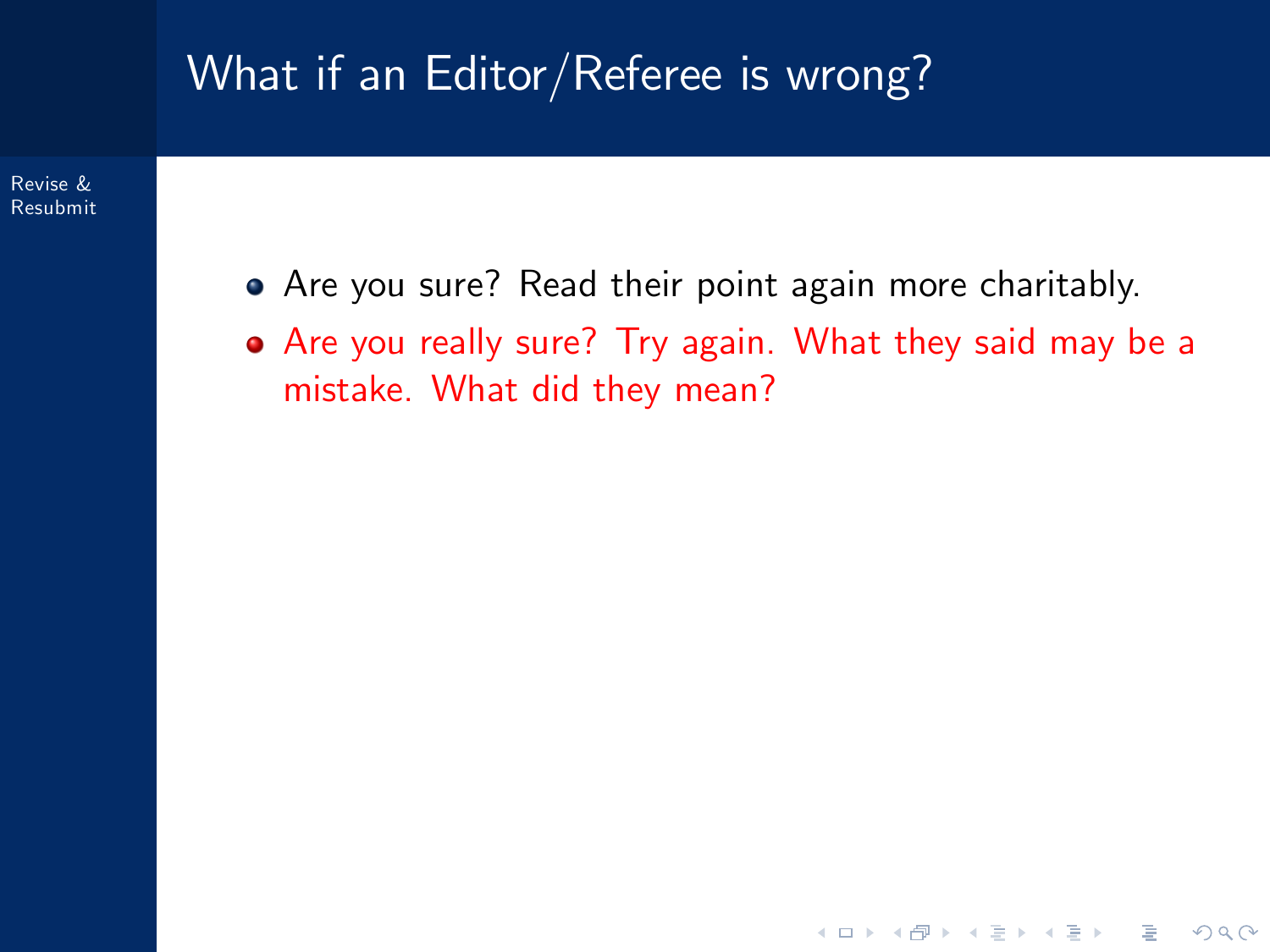Revise & [Resubmit](#page-15-0)

- Are you sure? Read their point again more charitably.
- Are you really sure? Try again. What they said may be a mistake. What did they mean?
- Often due to authors leaving out details or not explaining clearly. Fix it.

**KOD KARD KED KED E VOOR**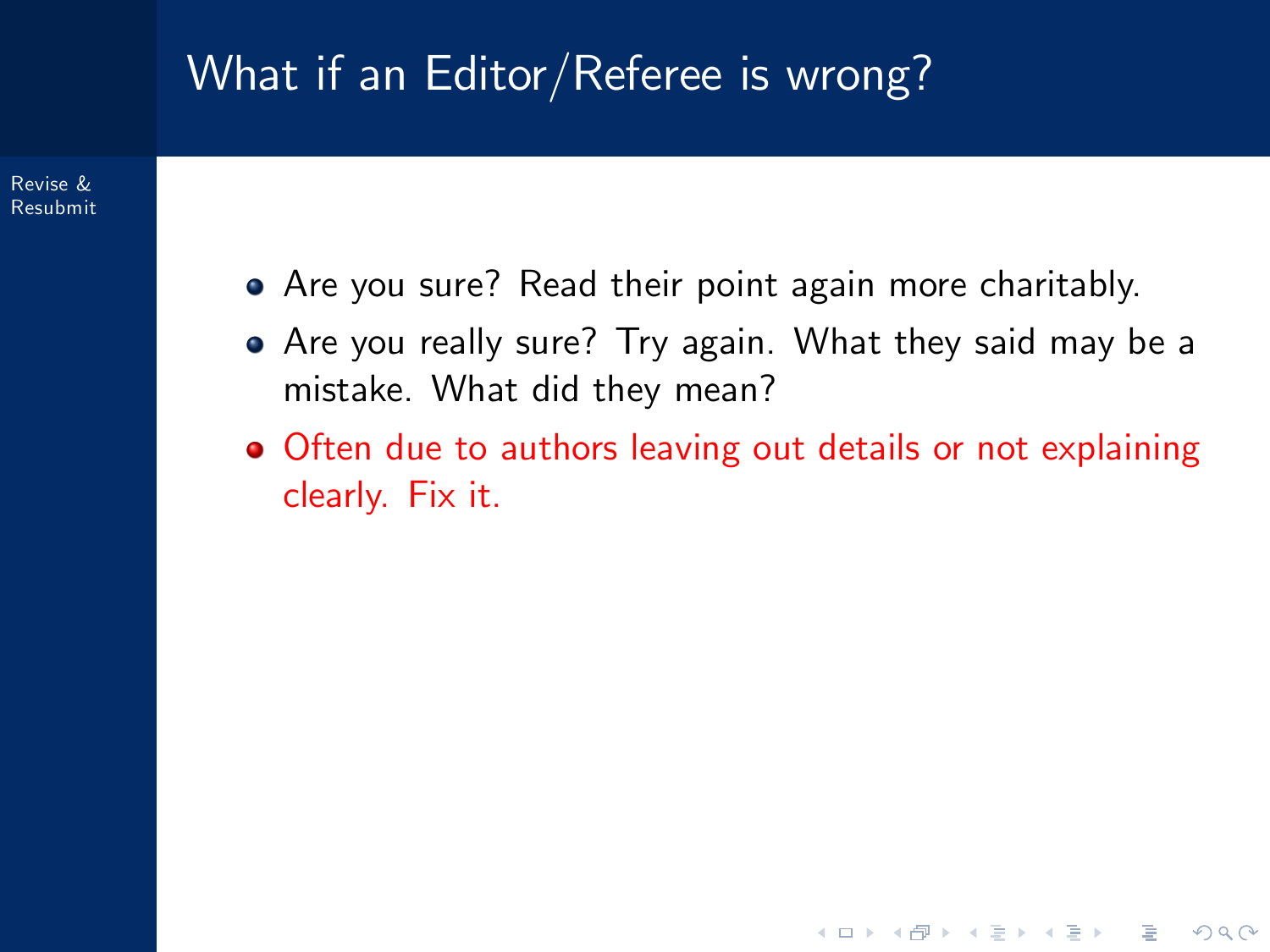Revise & [Resubmit](#page-15-0)

- Are you sure? Read their point again more charitably.
- Are you really sure? Try again. What they said may be a mistake. What did they mean?
- Often due to authors leaving out details or not explaining clearly. Fix it.

**KOD KARD KED KED E VOOR** 

Acknowledge their actual concern. Politely address the issue.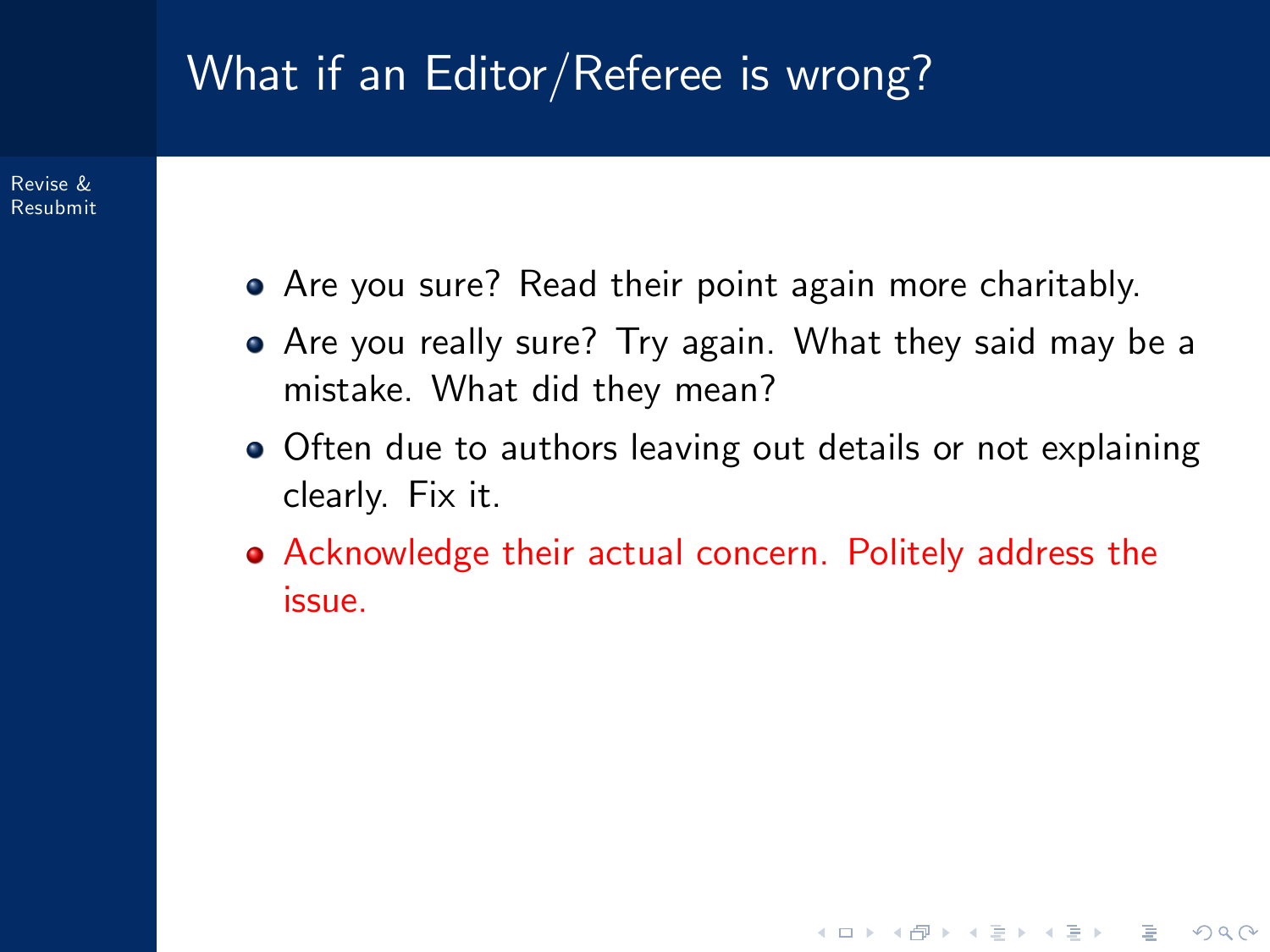Revise & [Resubmit](#page-15-0)

- Are you sure? Read their point again more charitably.
- Are you really sure? Try again. What they said may be a mistake. What did they mean?
- Often due to authors leaving out details or not explaining clearly. Fix it.

**KOD KARD KED KED E VOOR** 

- Acknowledge their actual concern. Politely address the issue.
- If you tell them they are wrong, be right.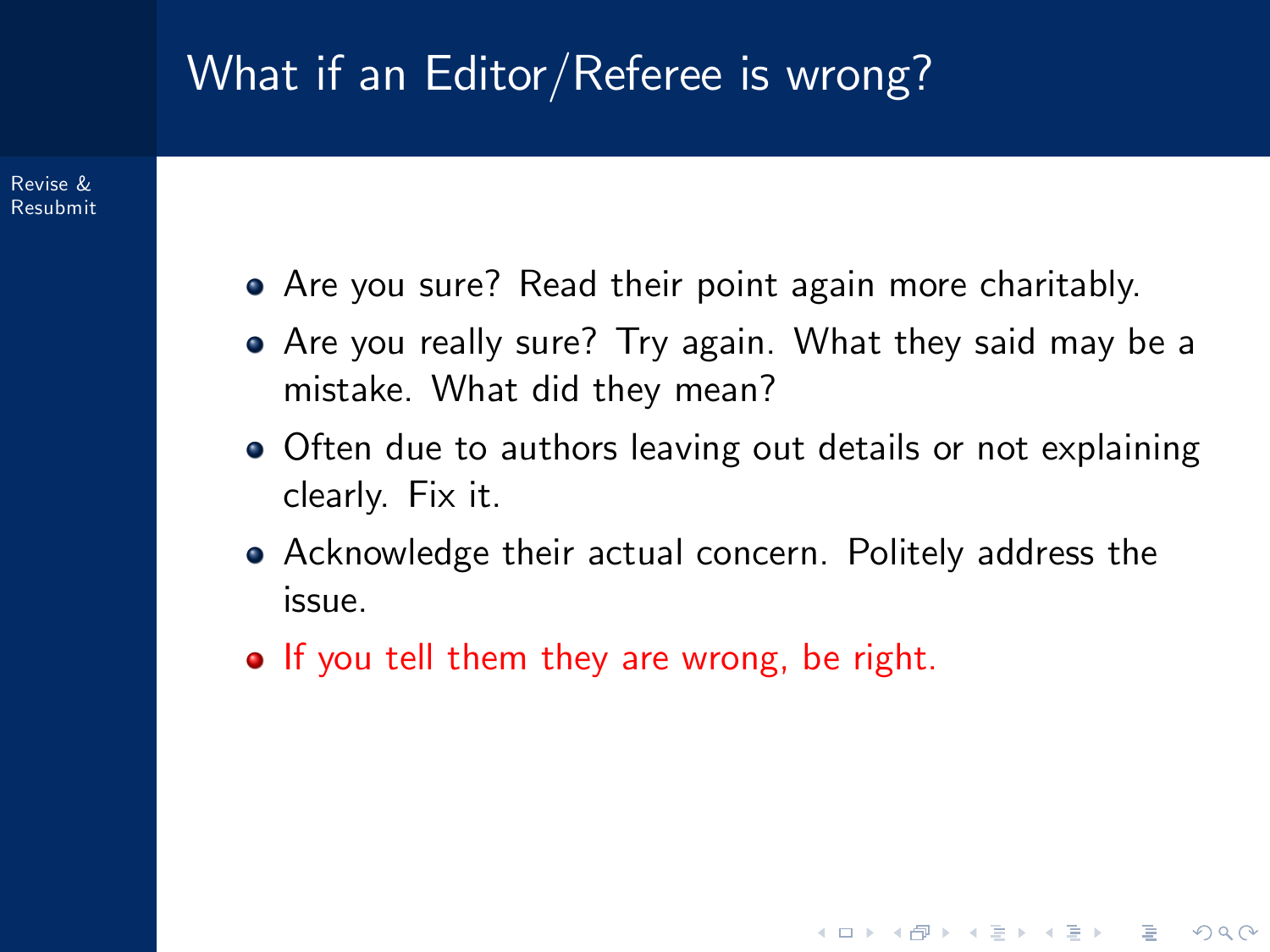Revise & [Resubmit](#page-15-0)

- Are you sure? Read their point again more charitably.
- Are you really sure? Try again. What they said may be a mistake. What did they mean?
- Often due to authors leaving out details or not explaining clearly. Fix it.
- Acknowledge their actual concern. Politely address the issue.
- If you tell them they are wrong, be right.
- Related: If they ask for details that don't need to be in paper, put them in the reply.

**KOD KARD KED KED E VOOR**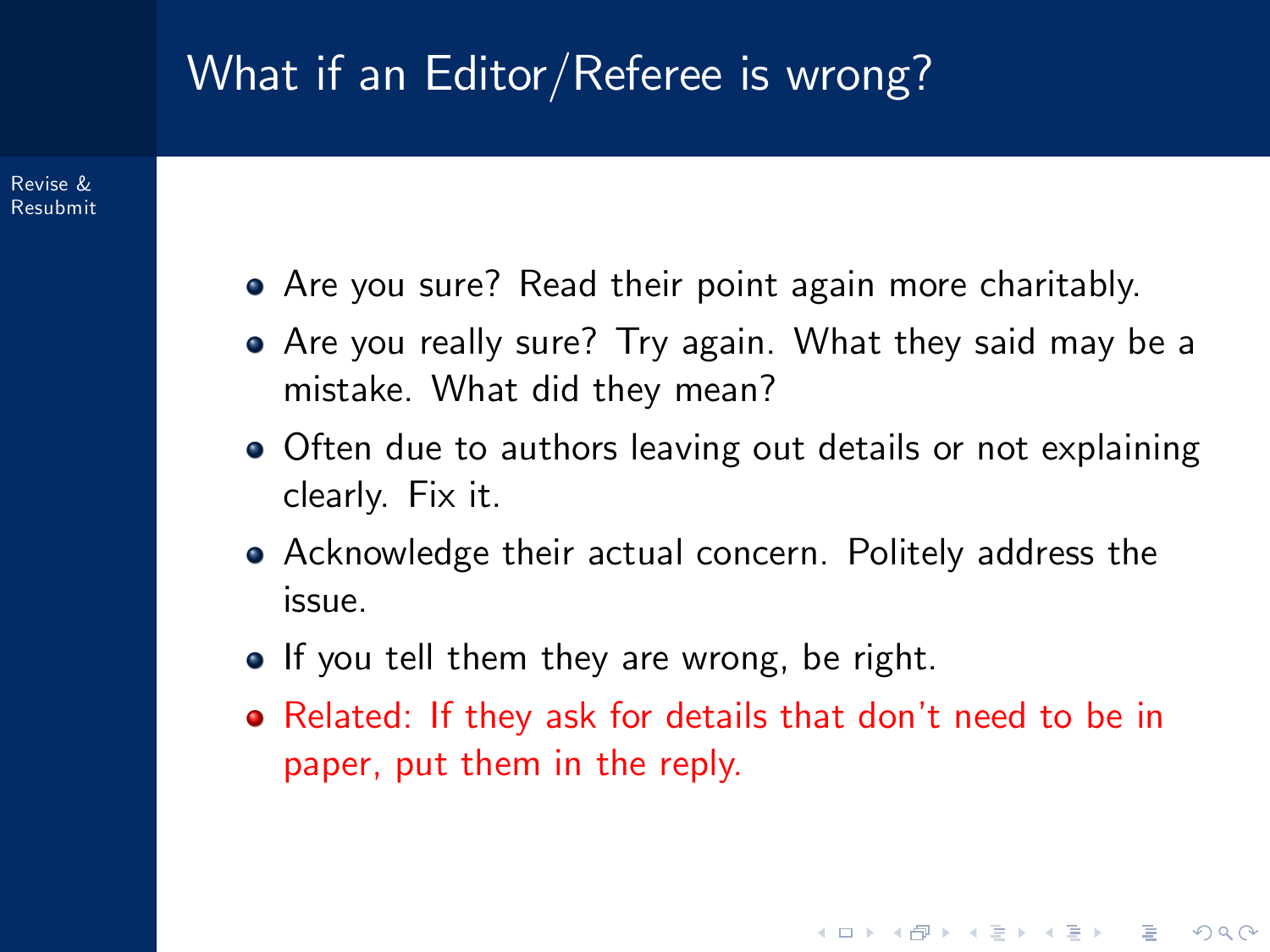#### What if Referee's make contradictory suggestions?

K ロ > K @ > K 할 > K 할 > 1 할 > 9 Q Q\*

Revise & [Resubmit](#page-15-0)

Hope you have a good editor.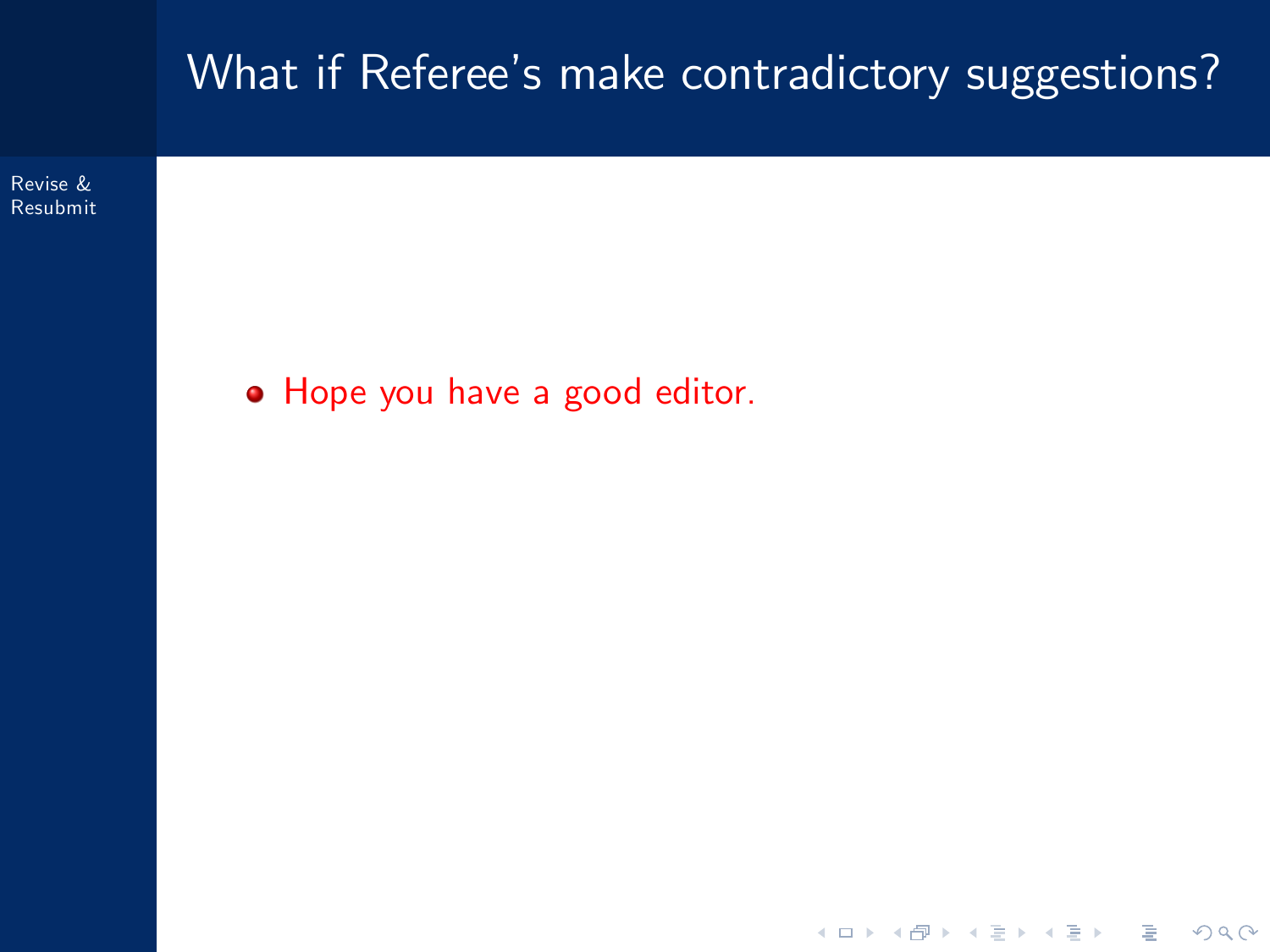#### What if Referee's make contradictory suggestions?

Revise & [Resubmit](#page-15-0)

- Hope you have a good editor.
- Make certain you clearly understand why each make the suggestion.

K ロ > K @ > K 할 > K 할 > 1 할 > 9 Q Q\*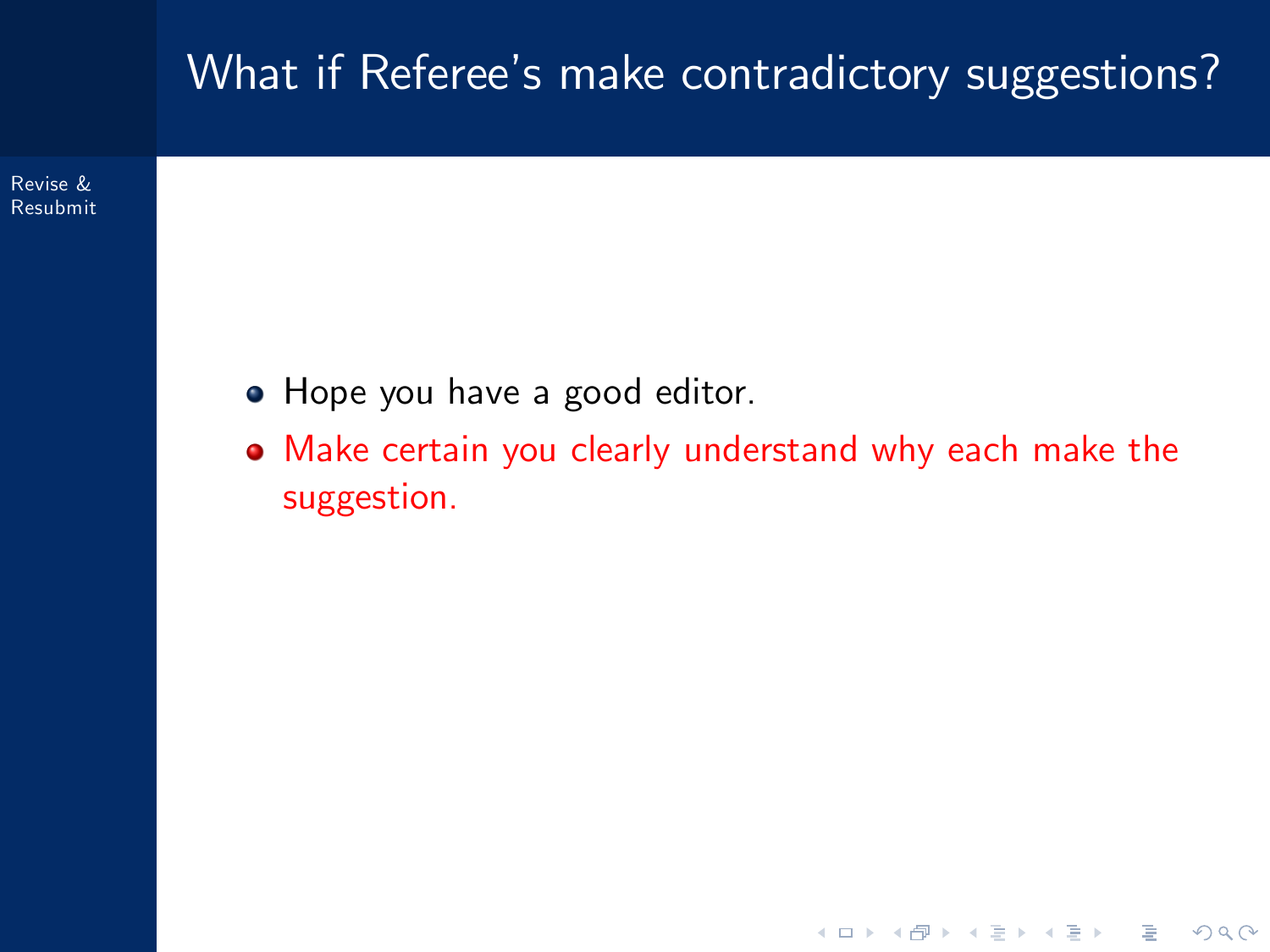#### What if Referee's make contradictory suggestions?

Revise & [Resubmit](#page-15-0)

- Hope you have a good editor.
- Make certain you clearly understand why each make the suggestion.

**KOD KARD KED KED E VOOR** 

Be sure to address core of both directly. Note disagreement in reply.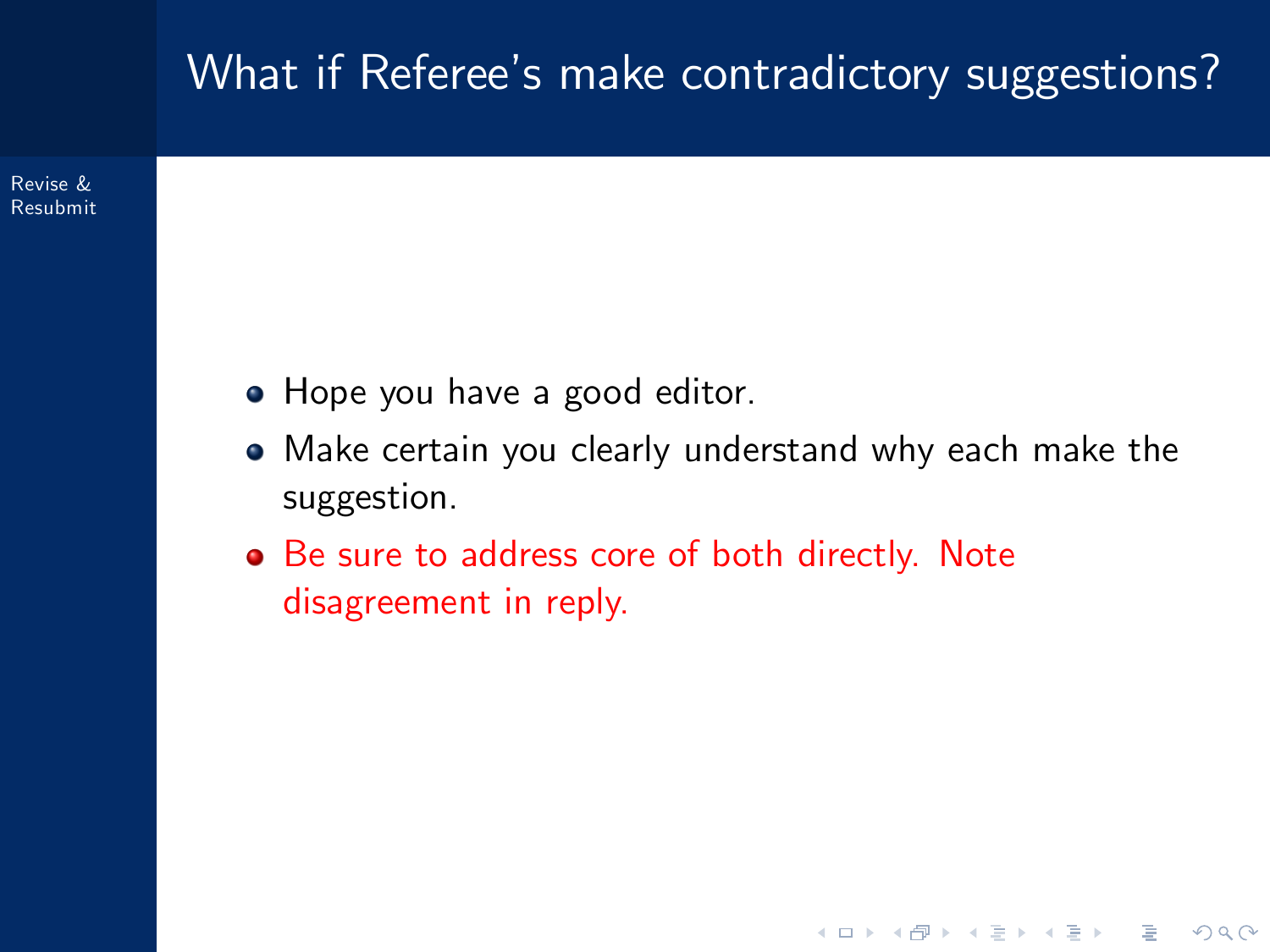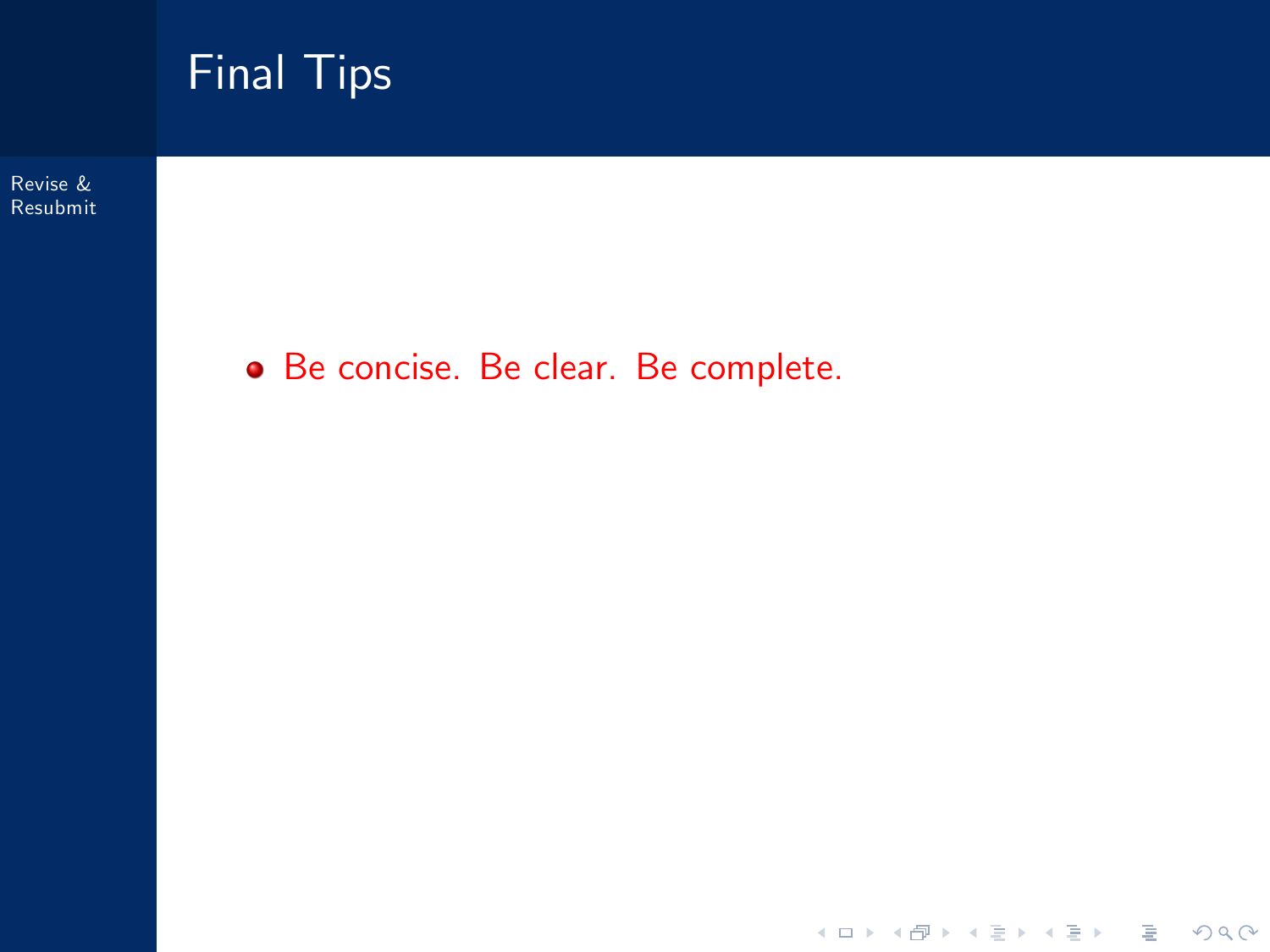

#### Final Tips

- Be concise. Be clear. Be complete.
- Make it easy on editor/ referee to understand ways you improved the paper.

K ロ > K 레 > K 코 > K 코 > 『코 → 이익C\*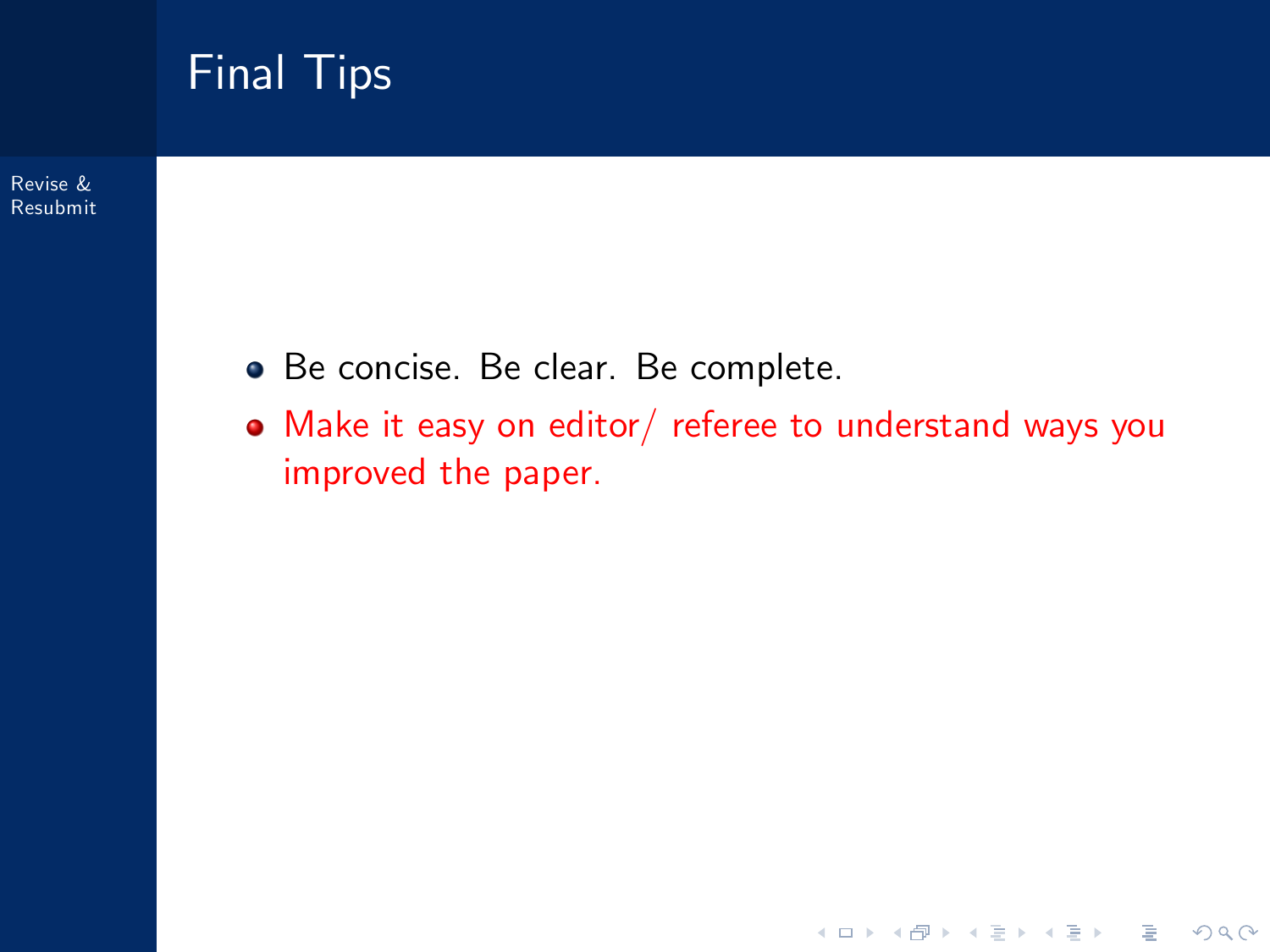

[Resubmit](#page-15-0)

- Be concise. Be clear. Be complete.
- Make it easy on editor/ referee to understand ways you improved the paper.

K ロ > K @ > K 할 > K 할 > 1 할 > 9 Q Q\*

Over deliver. Do more than reports ask for.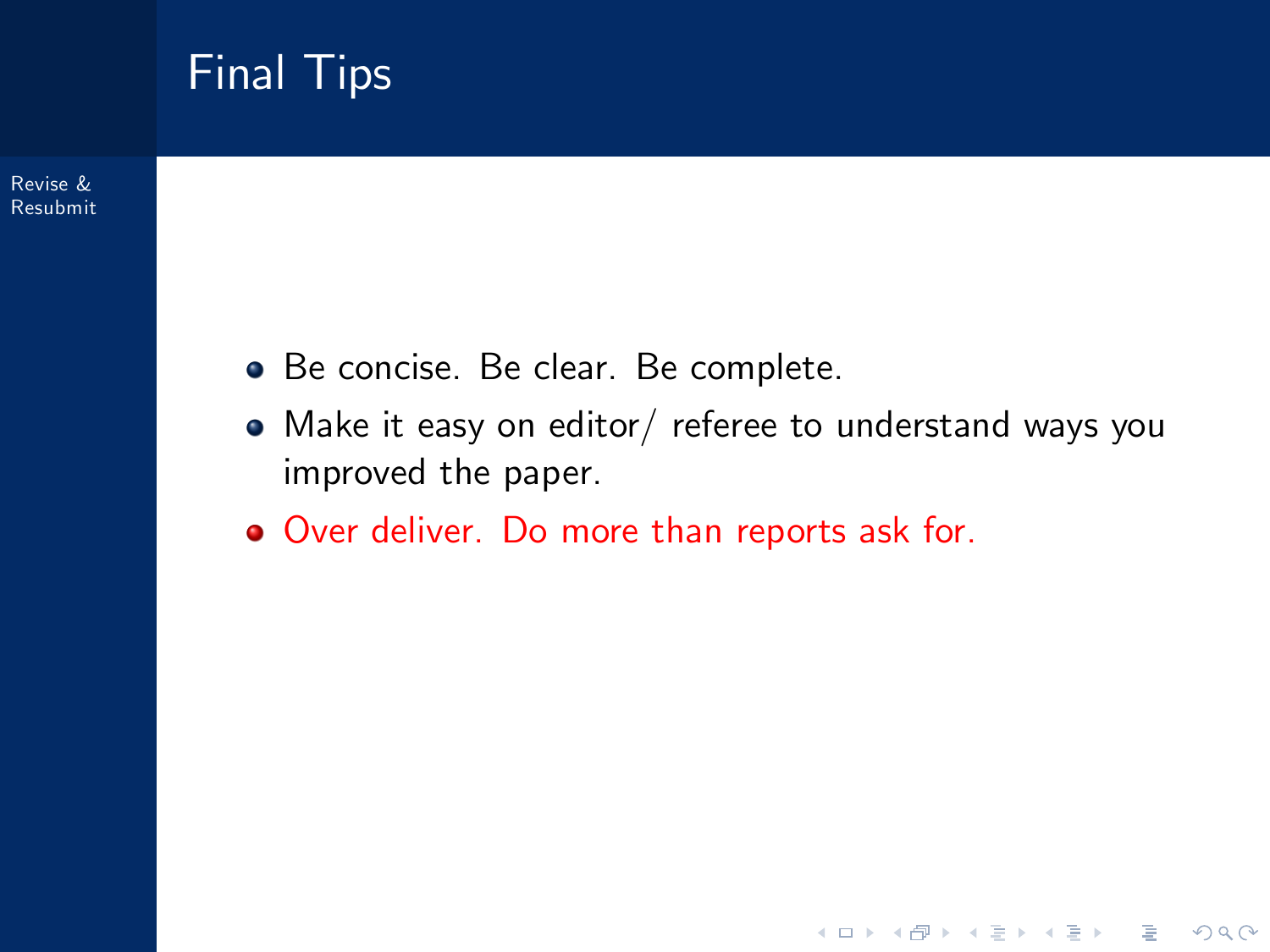

Revise & [Resubmit](#page-15-0)

- Be concise. Be clear. Be complete.
- Make it easy on editor/ referee to understand ways you improved the paper.

K ロ > K @ > K 할 > K 할 > 1 할 > 9 Q Q\*

- Over deliver. Do more than reports ask for.
- Be polite and respectful.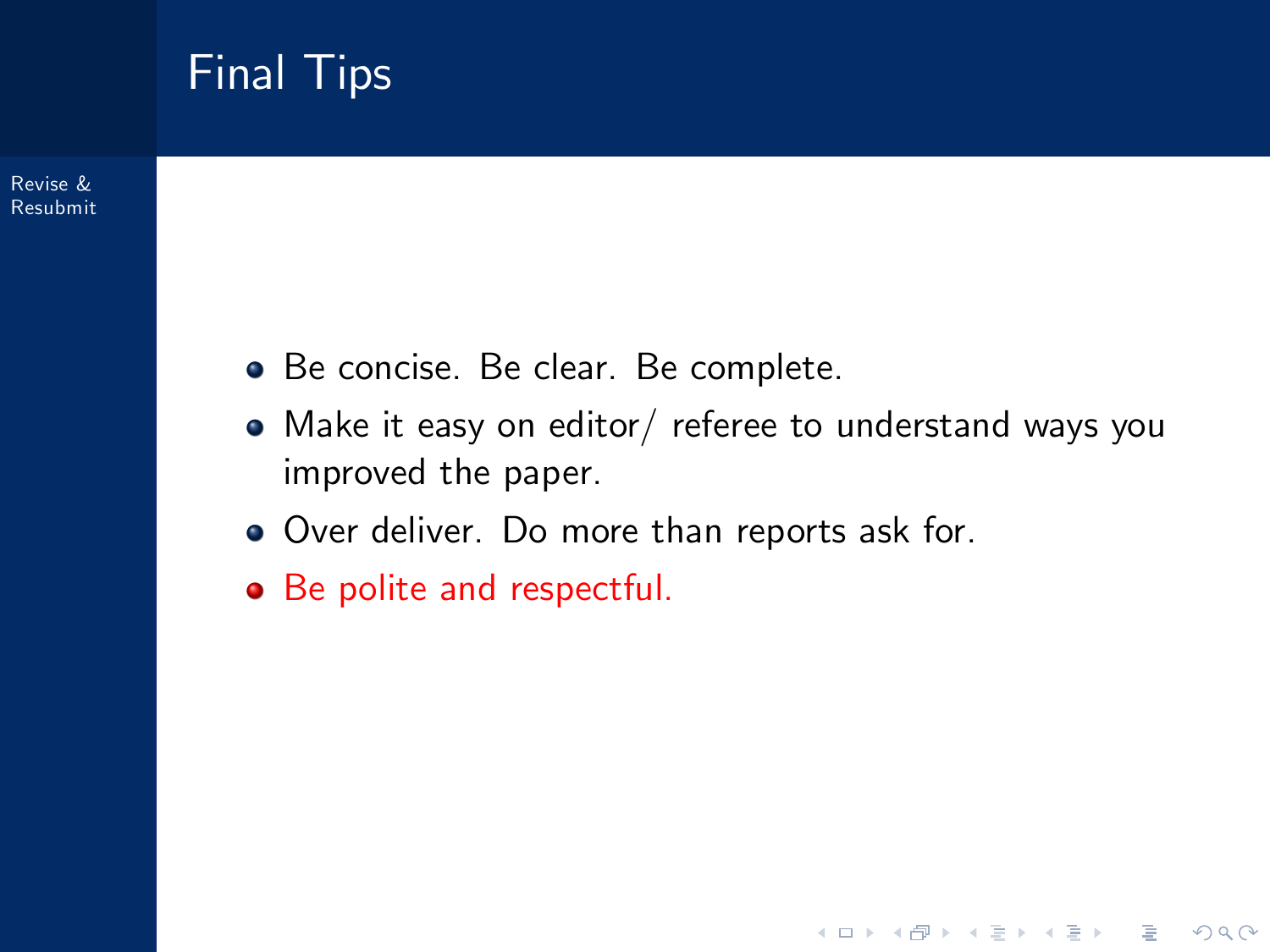#### Final Tips

Revise & [Resubmit](#page-15-0)

- Be concise. Be clear. Be complete.
- Make it easy on editor/ referee to understand ways you improved the paper.

K ロ > K @ > K 할 > K 할 > 1 할 > 9 Q Q\*

- Over deliver. Do more than reports ask for.
- Be polite and respectful.
- Be charitable.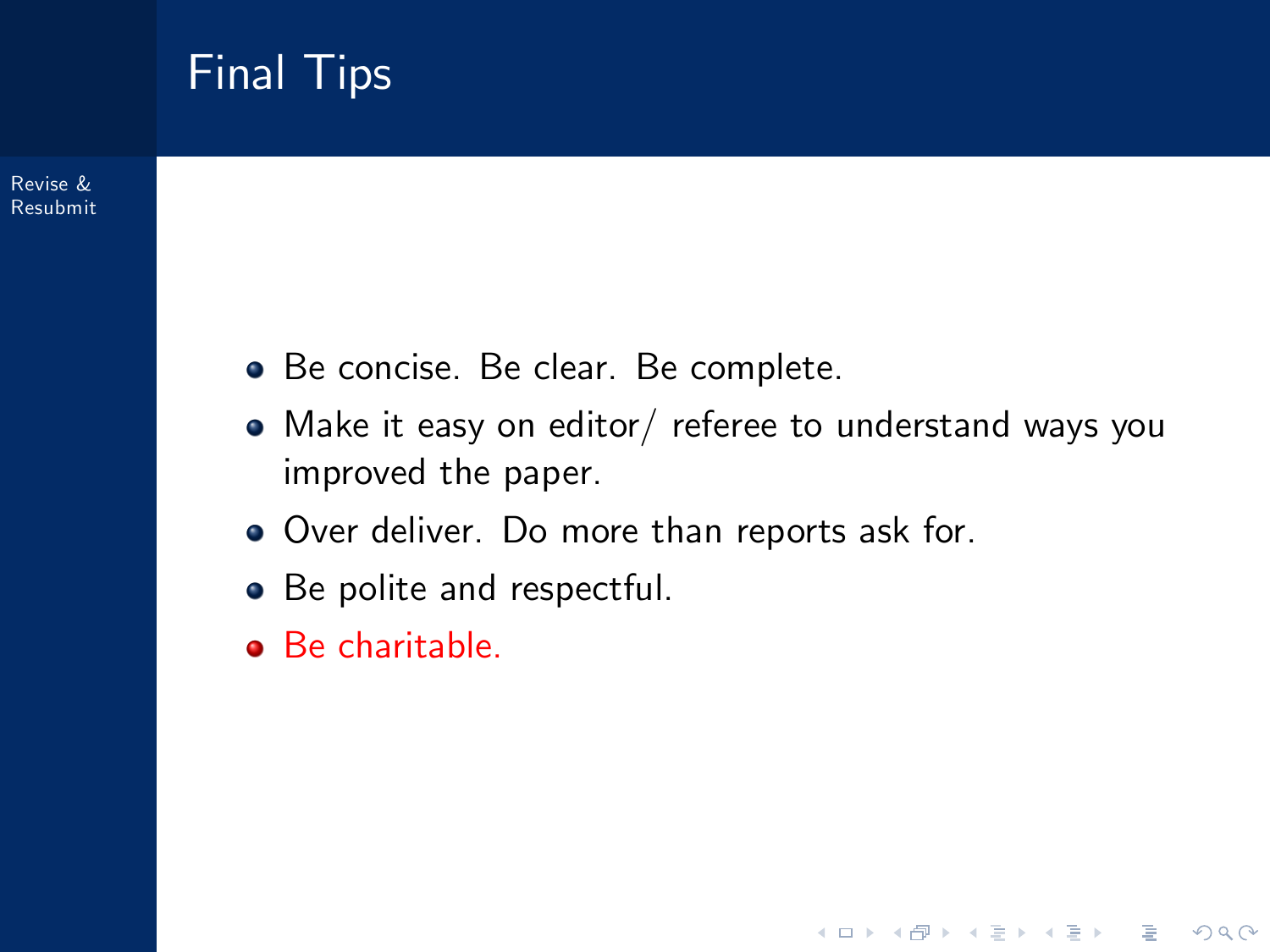#### Dealing with Rejections

Tom Wilkening

University of Melbourne

ESA, June 2022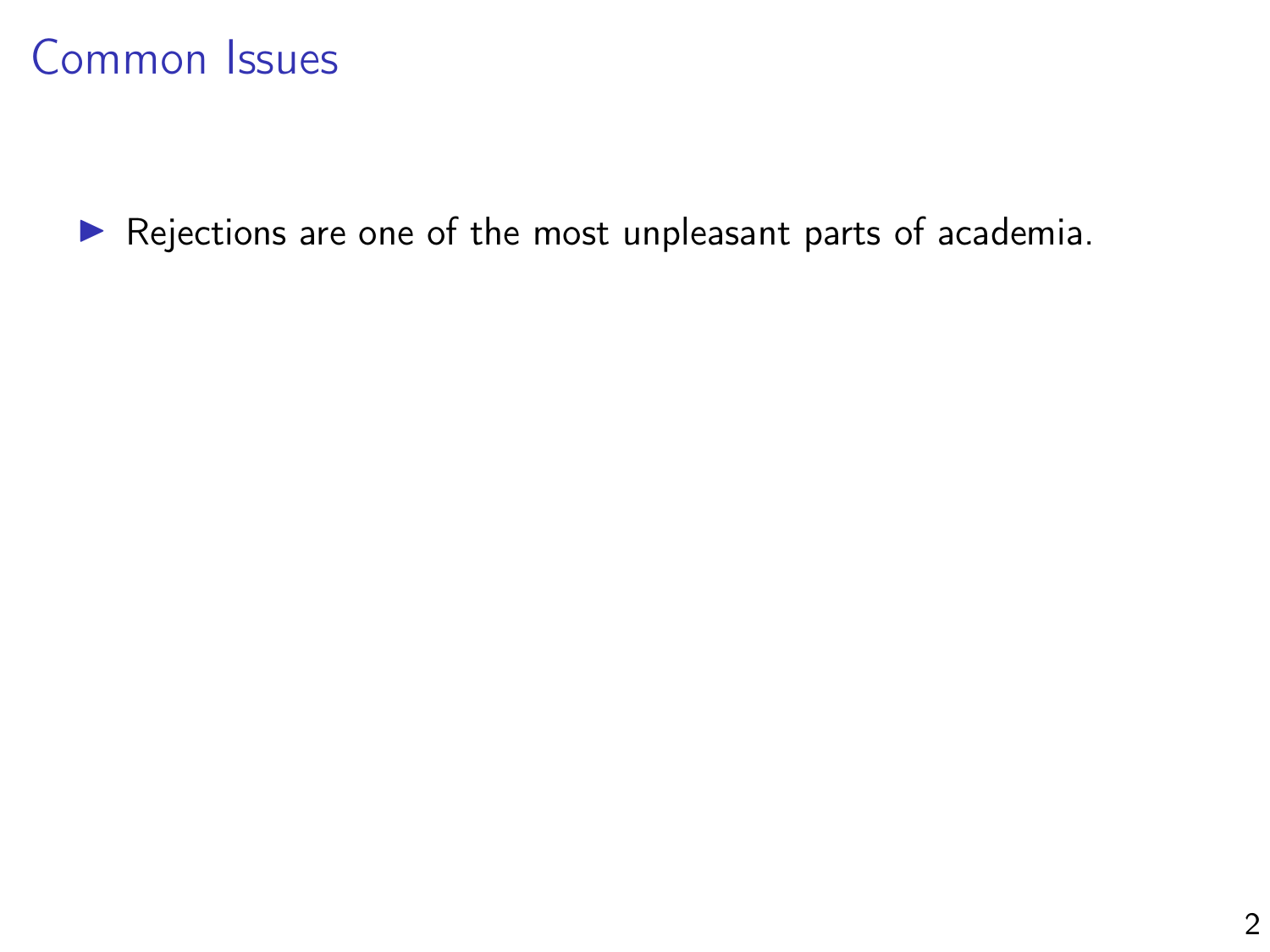$\triangleright$  Rejections are one of the most unpleasant parts of academia.

 $\triangleright$  Rejecting reports carry both signal and noise. Many (early) researchers respond poorly to rejections and put their careers in jeopardy. Common issues: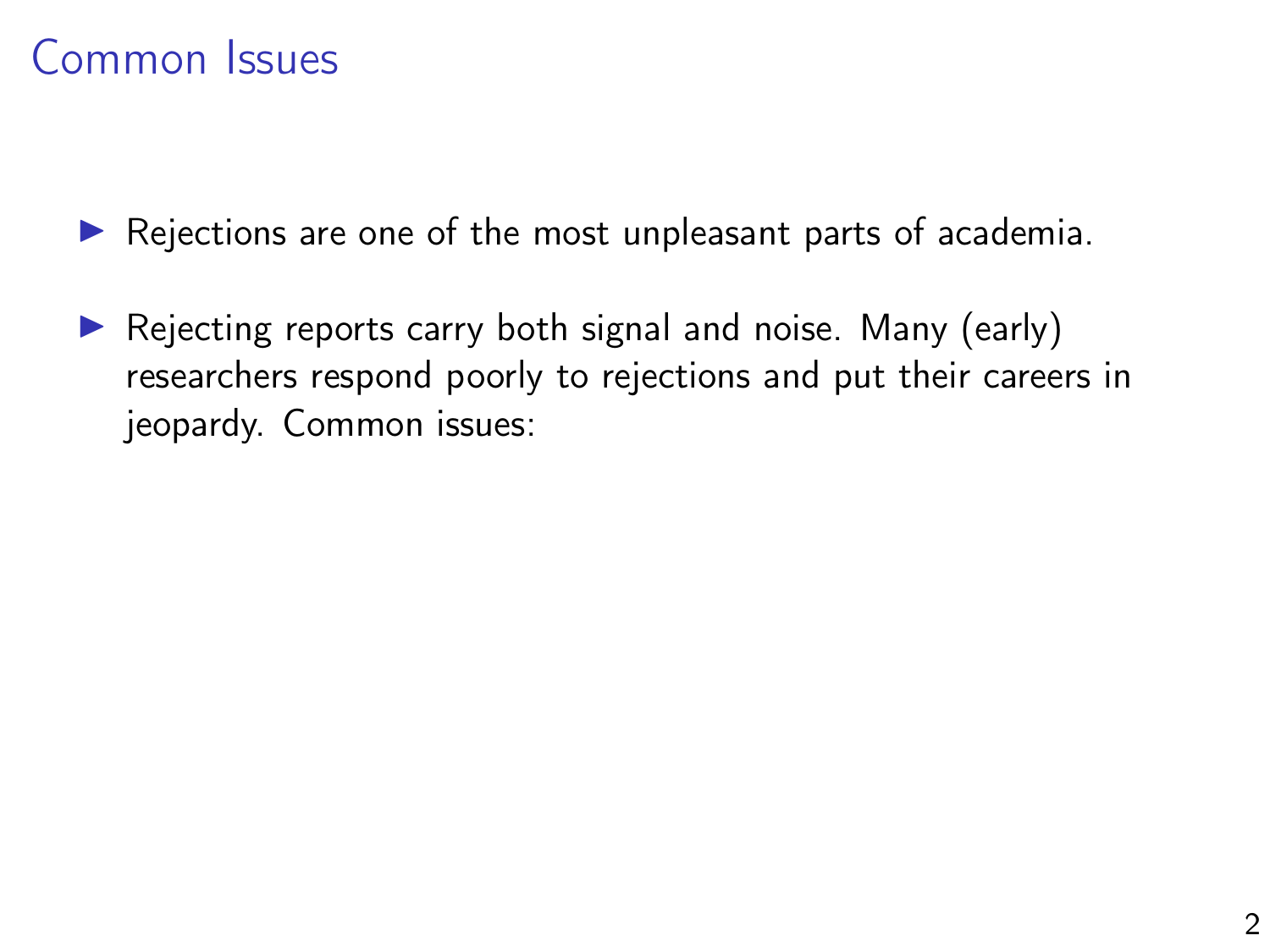- $\triangleright$  Rejecting reports carry both signal and noise. Many (early) researchers respond poorly to rejections and put their careers in jeopardy. Common issues:
	- $\triangleright$  Not sending the paper out again.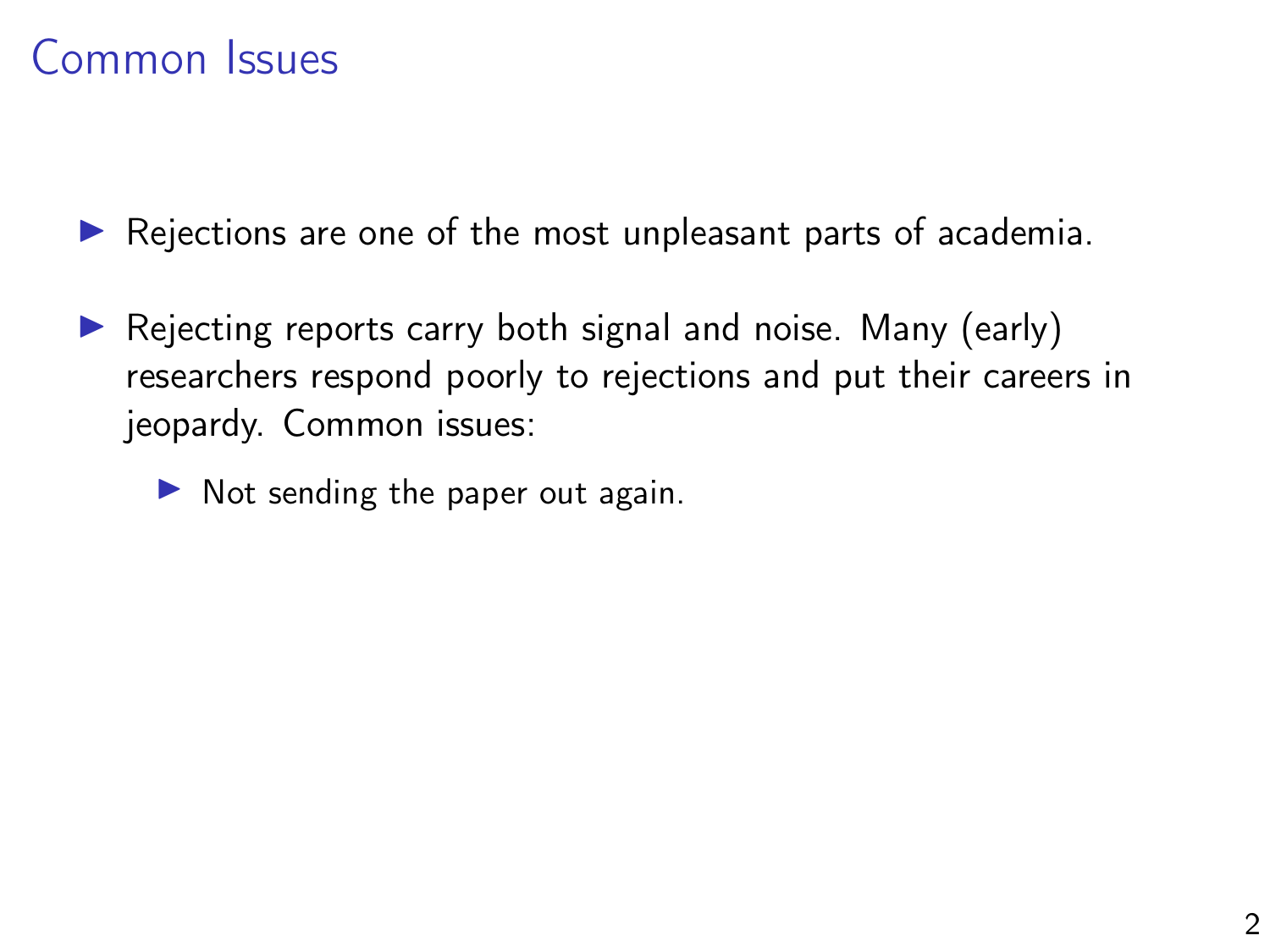- $\triangleright$  Rejecting reports carry both signal and noise. Many (early) researchers respond poorly to rejections and put their careers in jeopardy. Common issues:
	- $\triangleright$  Not sending the paper out again.
	- $\blacktriangleright$  Allowing a rejection to derail a co-authorship relationship.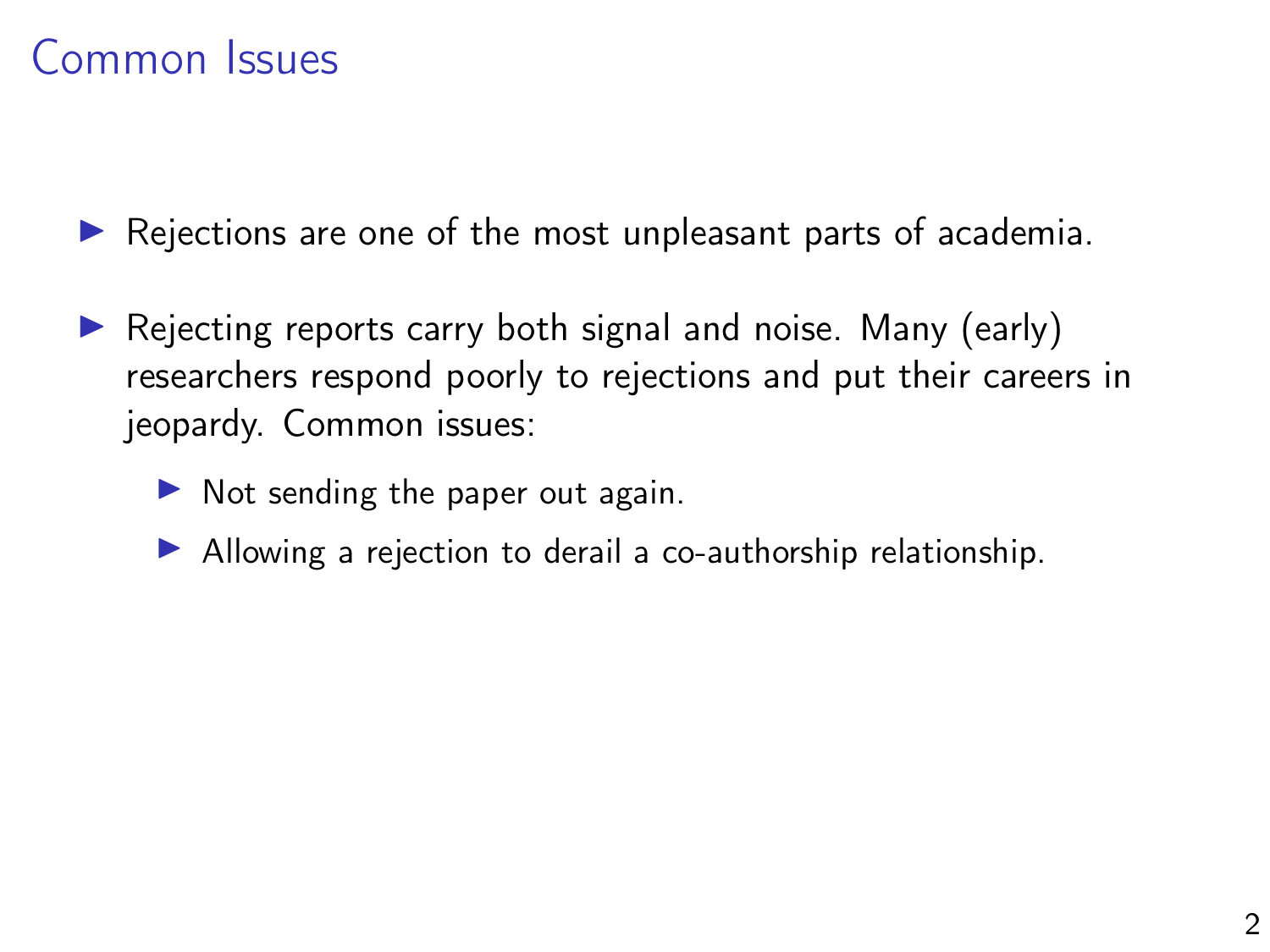- $\triangleright$  Rejecting reports carry both signal and noise. Many (early) researchers respond poorly to rejections and put their careers in jeopardy. Common issues:
	- $\triangleright$  Not sending the paper out again.
	- $\blacktriangleright$  Allowing a rejection to derail a co-authorship relationship.
	- $\triangleright$  Over responding and revising a paper towards the idiosyncratic tastes of a single referee.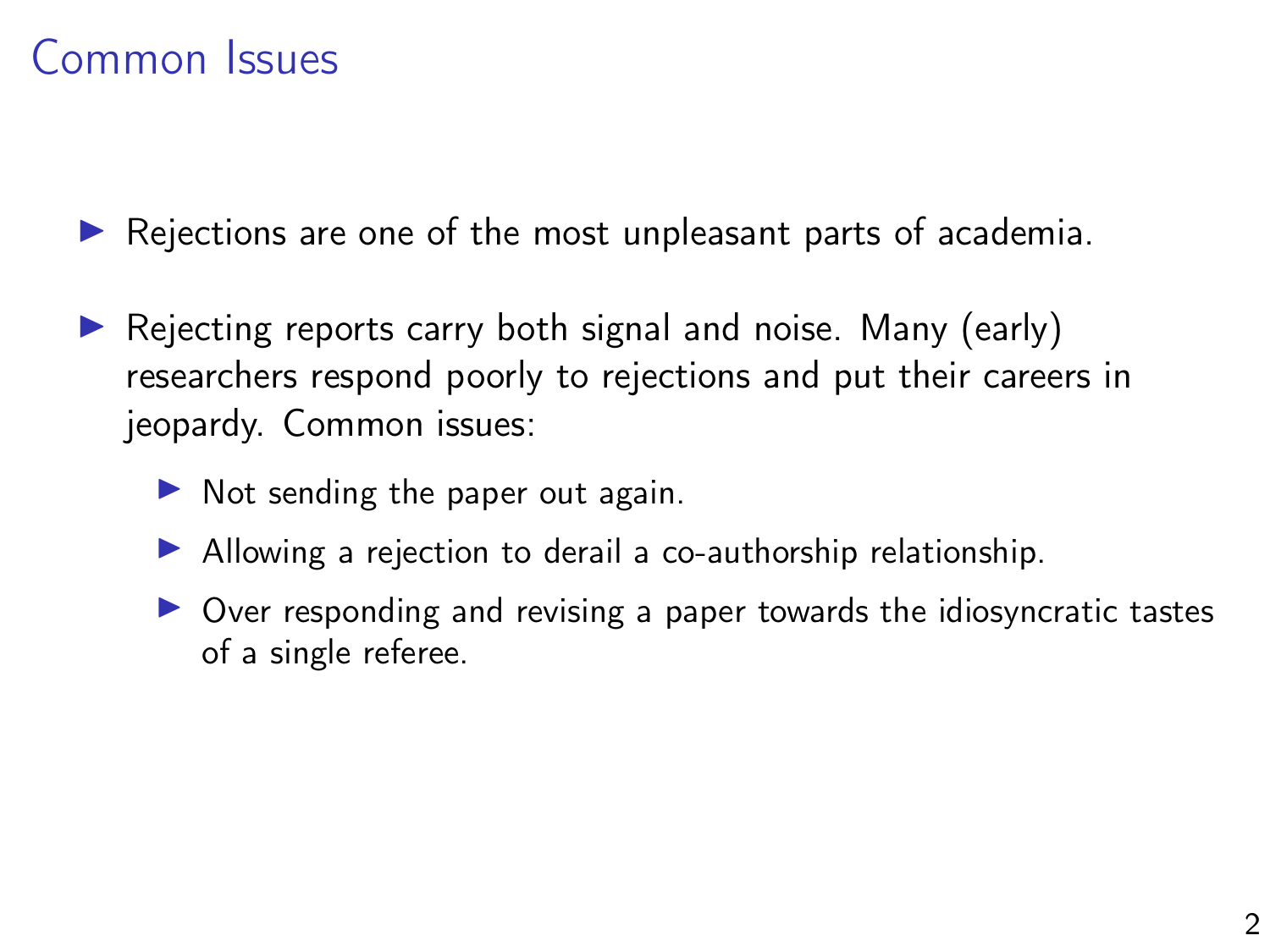- $\triangleright$  Rejecting reports carry both signal and noise. Many (early) researchers respond poorly to rejections and put their careers in jeopardy. Common issues:
	- $\triangleright$  Not sending the paper out again.
	- $\blacktriangleright$  Allowing a rejection to derail a co-authorship relationship.
	- $\triangleright$  Over responding and revising a paper towards the idiosyncratic tastes of a single referee.
	- $\blacktriangleright$  Under responding to reports by blaming the reviewers.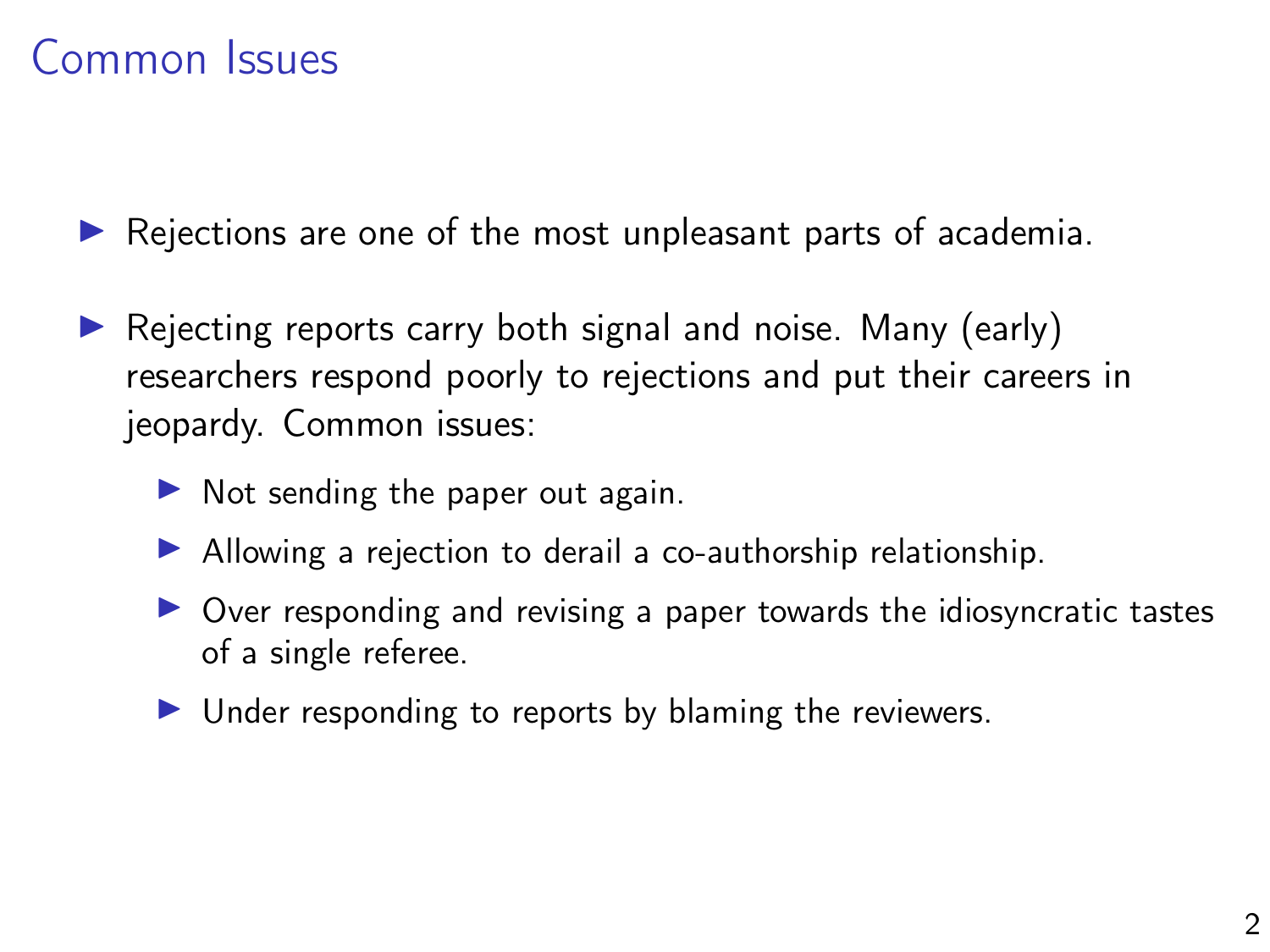

 $\blacktriangleright$  To keep a career on track, it is important to create a structure that can return papers to another journal quickly.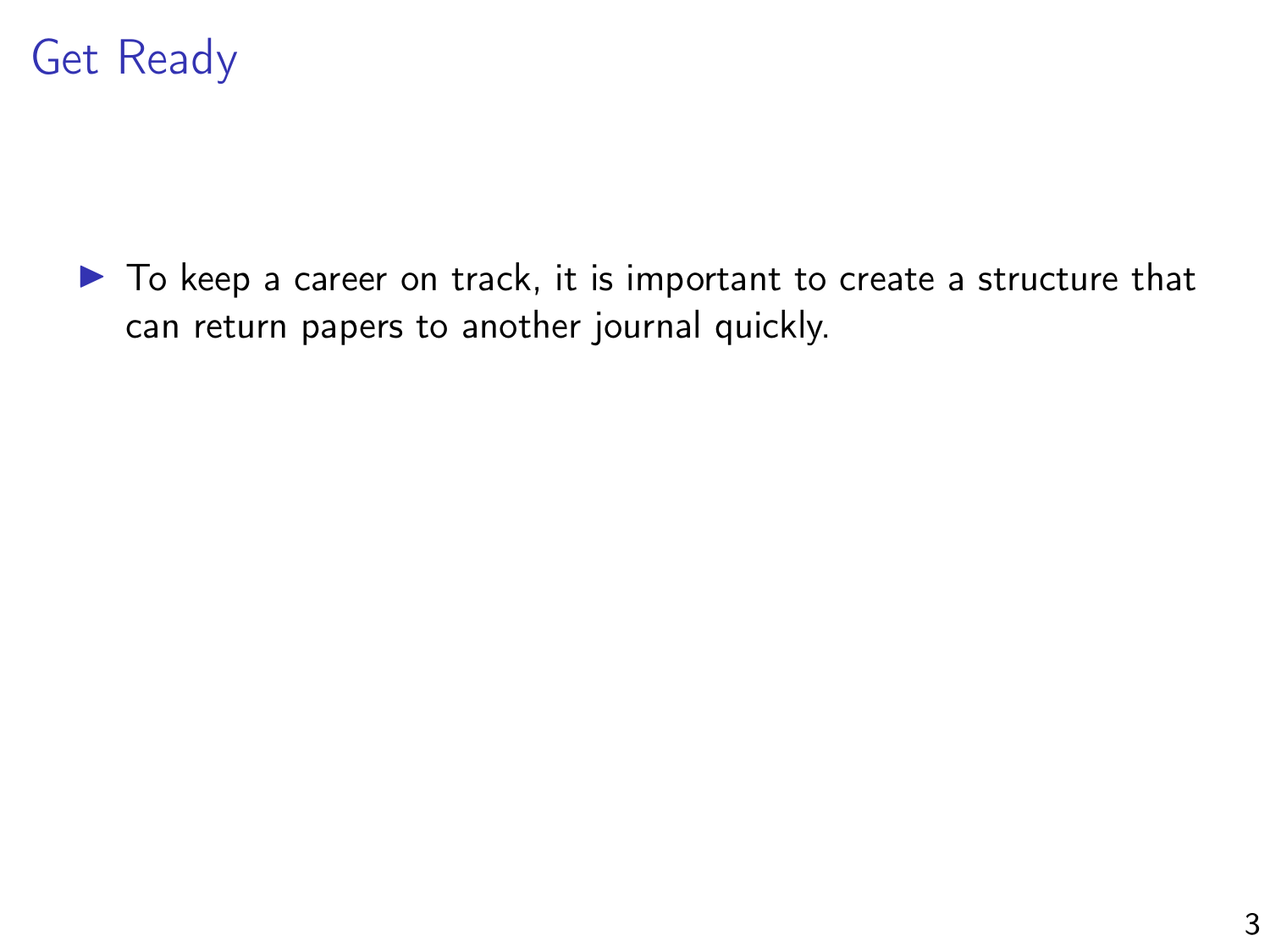

 $\triangleright$  To keep a career on track, it is important to create a structure that can return papers to another journal quickly.

 $\triangleright$  Some suggestions:

- $\blacktriangleright$  Have a resubmission plan and agree to it with co-authors.
- $\triangleright$  Process your emotions before reading the reports too carefully.
- $\triangleright$  When calm, decode reports carefully and try to distinguish the signal from the noise.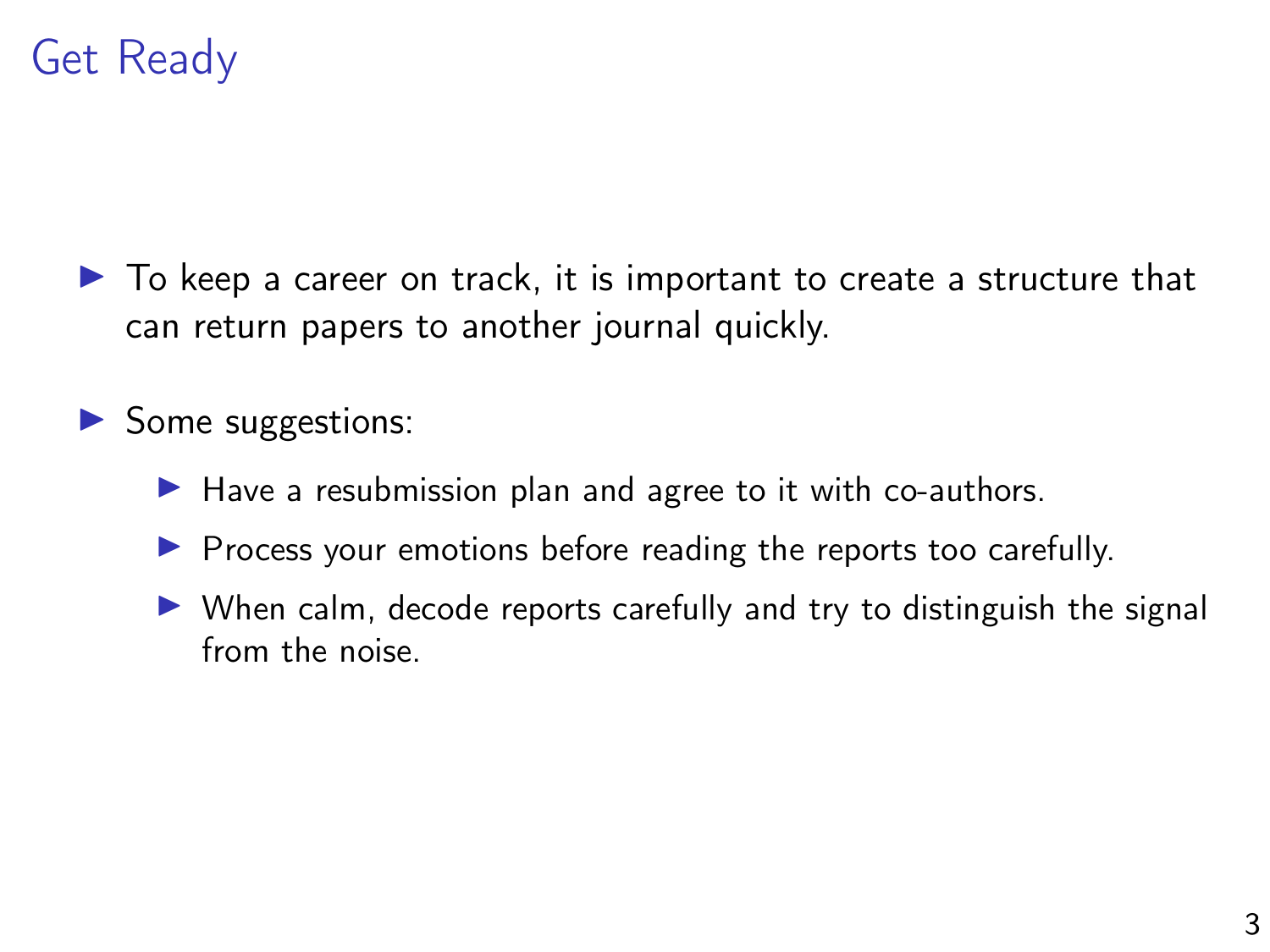#### **Revising**

Start in a similar way as you would with a  $R\&R$ :

- $\blacktriangleright$  Fix mistakes and add citations
- $\blacktriangleright$  Identify what the reviewers misunderstood and try to improve clarity
- Address all first-order issues that can be solved (or clarify the project's scope)
- $\blacktriangleright$  Have others read your rejection letters to get a second signal of what is important.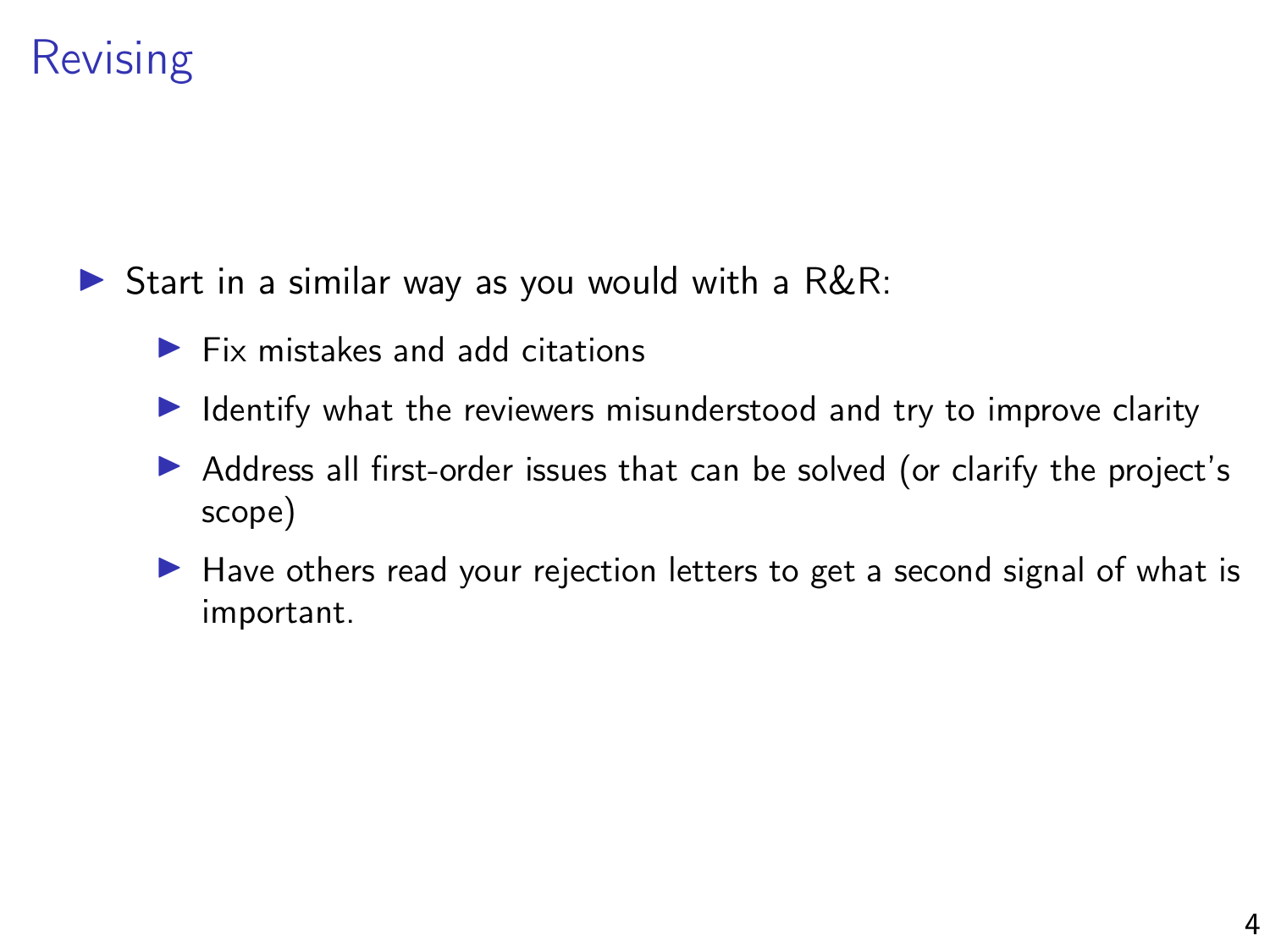#### Revising II

 $\blacktriangleright$  Then, take the opportunity to reflect:

- $\triangleright$  Was your paper sent to the reviewers in the right area? Why not?
- $\triangleright$  Was the contribution clear?
- $\triangleright$  Did I find the best way of presenting my main results?
- $\triangleright$  Did the referee find it easy to parse my paper? Is it skimmable?
- Recognize that reviews carry both signals and noise
	- $\triangleright$  Don't over interpret a single review.
	- $\blacktriangleright$  Avoid adding defensive sentences.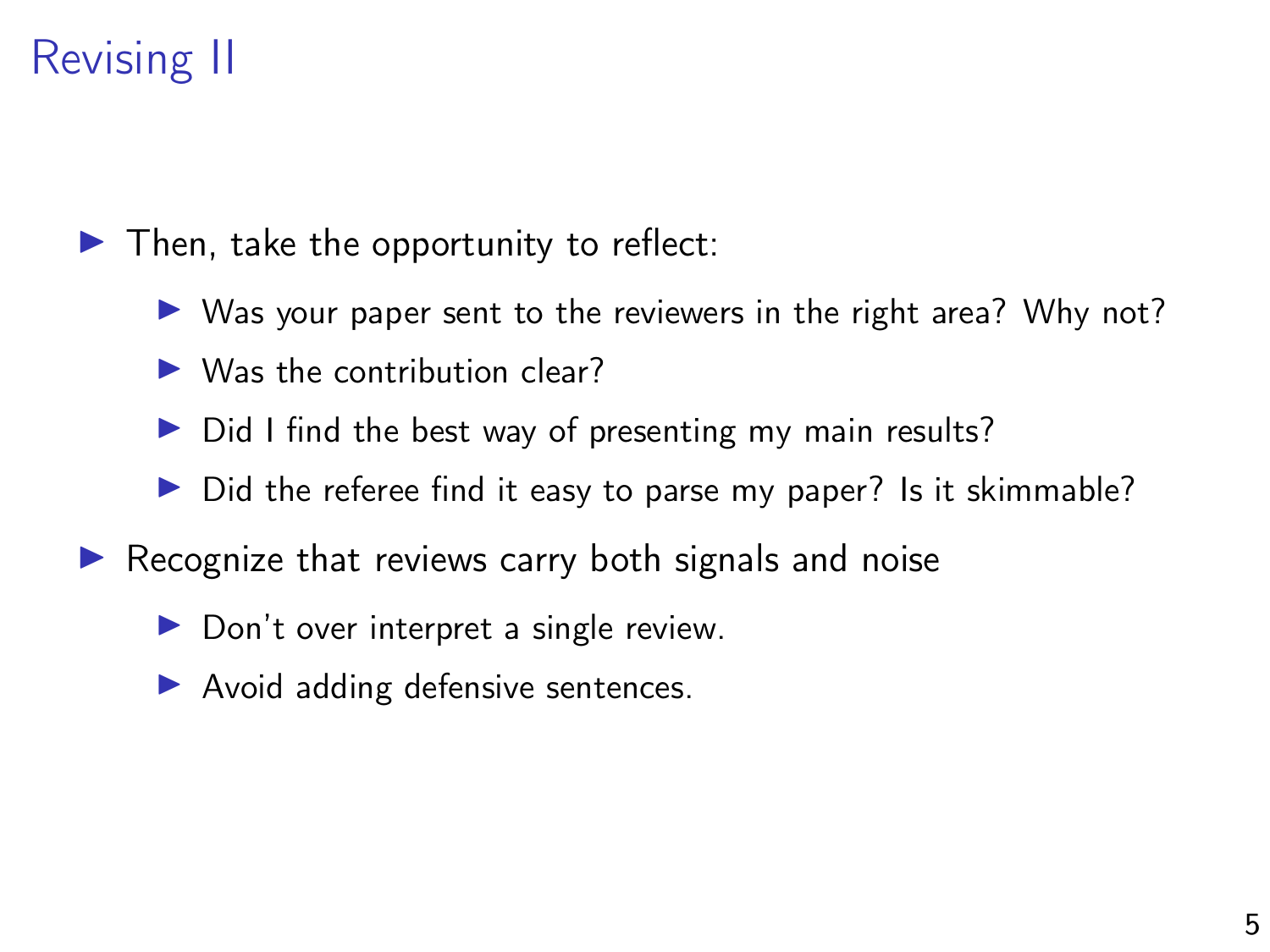#### Send it back out

- $\triangleright$  Be a (slightly optimistic) Bayesian based on the quality of the revised draft.
- If the draft has improved, you can sometimes send it to a better place.
- $\triangleright$  Modify the paper so that it is within the scope of the new journal, but avoid strained motivations.
- $\blacktriangleright$  Make resubmission a priority.